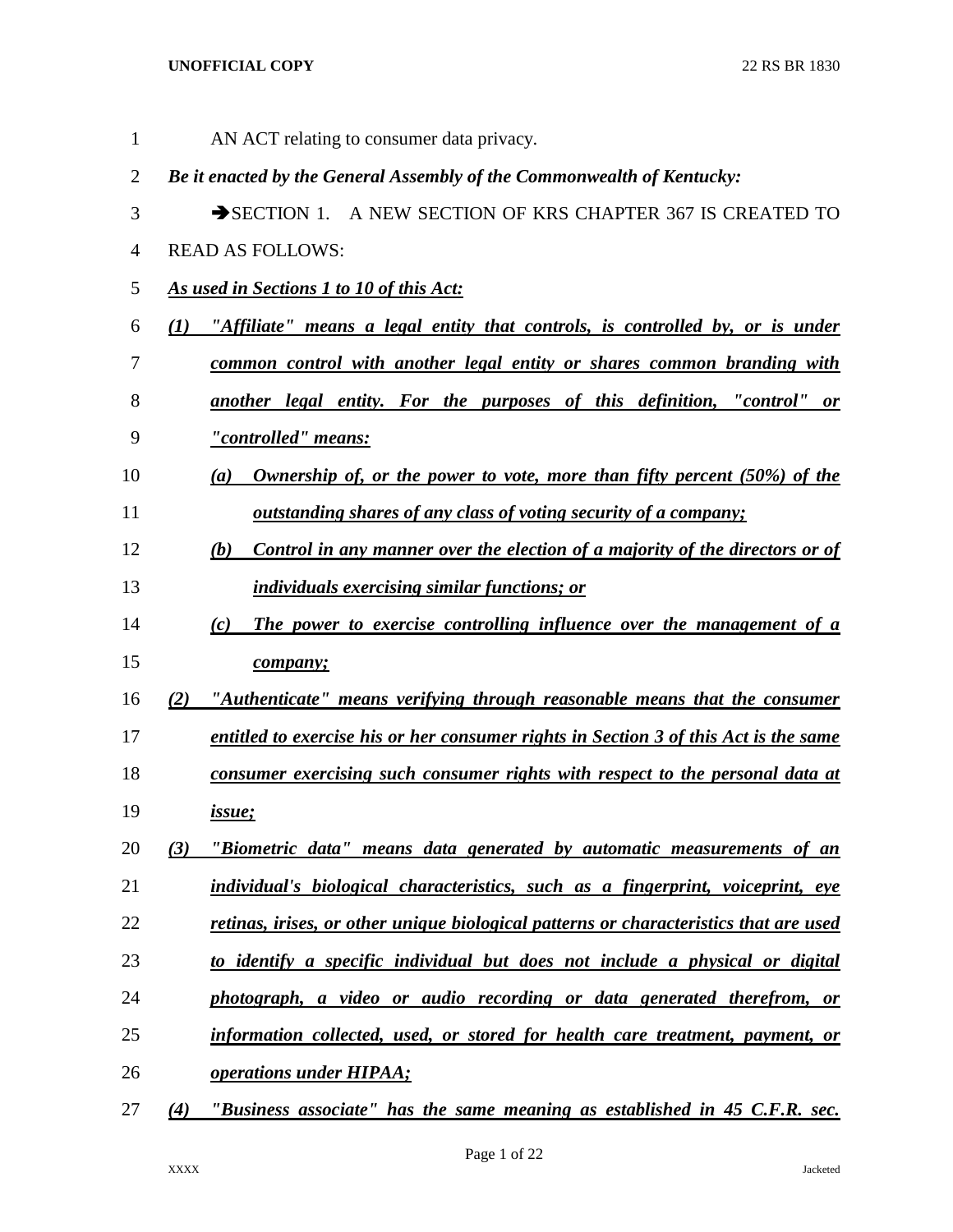| 1              |      | <b>160.103 pursuant to HIPPA;</b>                                                      |
|----------------|------|----------------------------------------------------------------------------------------|
| $\overline{2}$ | (5)  | "Child" means any natural person eighteen (18) years of age or younger;                |
| 3              | (6)  | "Consent" means a clear affirmative act signifying a consumer's freely given,          |
| 4              |      | specific, informed, and unambiguous agreement to process personal data relating        |
| 5              |      | to the consumer and may include a written statement, including a statement             |
| 6              |      | written by electronic means, or any other unambiguous affirmative action;              |
| 7              | (7)  | "Consumer" means a natural person who is a resident of Kentucky acting only            |
| 8              |      | in an individual or household context but does not include a natural person            |
| 9              |      | <i>acting in a commercial or employment context;</i>                                   |
| 10             | (8)  | "Controller" means a natural or legal person that, alone or jointly with others,       |
| 11             |      | determines the purpose and means of processing personal data;                          |
| 12             | (9)  | "Covered entity" has the same meaning as established in 45 C.F.R. sec. 160.103         |
| 13             |      | <i>pursuant to HIPPA;</i>                                                              |
| 14             |      | (10) "De-identified data" means data that cannot be reasonably linked to an identified |
| 15             |      | or identifiable natural person, provided that a controller that possesses de-          |
| 16             |      | <i>identified data takes reasonable measures to ensure that the data cannot be</i>     |
| 17             |      | <i>associated with a natural person;</i>                                               |
| 18             | (11) | "Fund" means the consumer privacy fund established in Section 9 of this Act;           |
| 19             |      | (12) "Health record" means a record, other than for financial or billing purposes,     |
| 20             |      | relating to an individual, kept by a health care provider as a result of the           |
| 21             |      | professional relationship established between the health care provider and the         |
| 22             |      | <i>individual;</i>                                                                     |
| 23             | (13) | "Health care provider" means:                                                          |
| 24             |      | Any health facility as defined in KRS 216B.015;<br>$\left(a\right)$                    |
| 25             |      | Any person or entity providing health care or health services, including<br>(b)        |
| 26             |      | those licensed, certified, or registered under, or subject to, KRS 194A.700 to         |
| 27             |      | 194A.729 or KRS Chapter 310, 311, 311A, 311B, 312, 313, 314, 314A, 315,                |

Page 2 of 22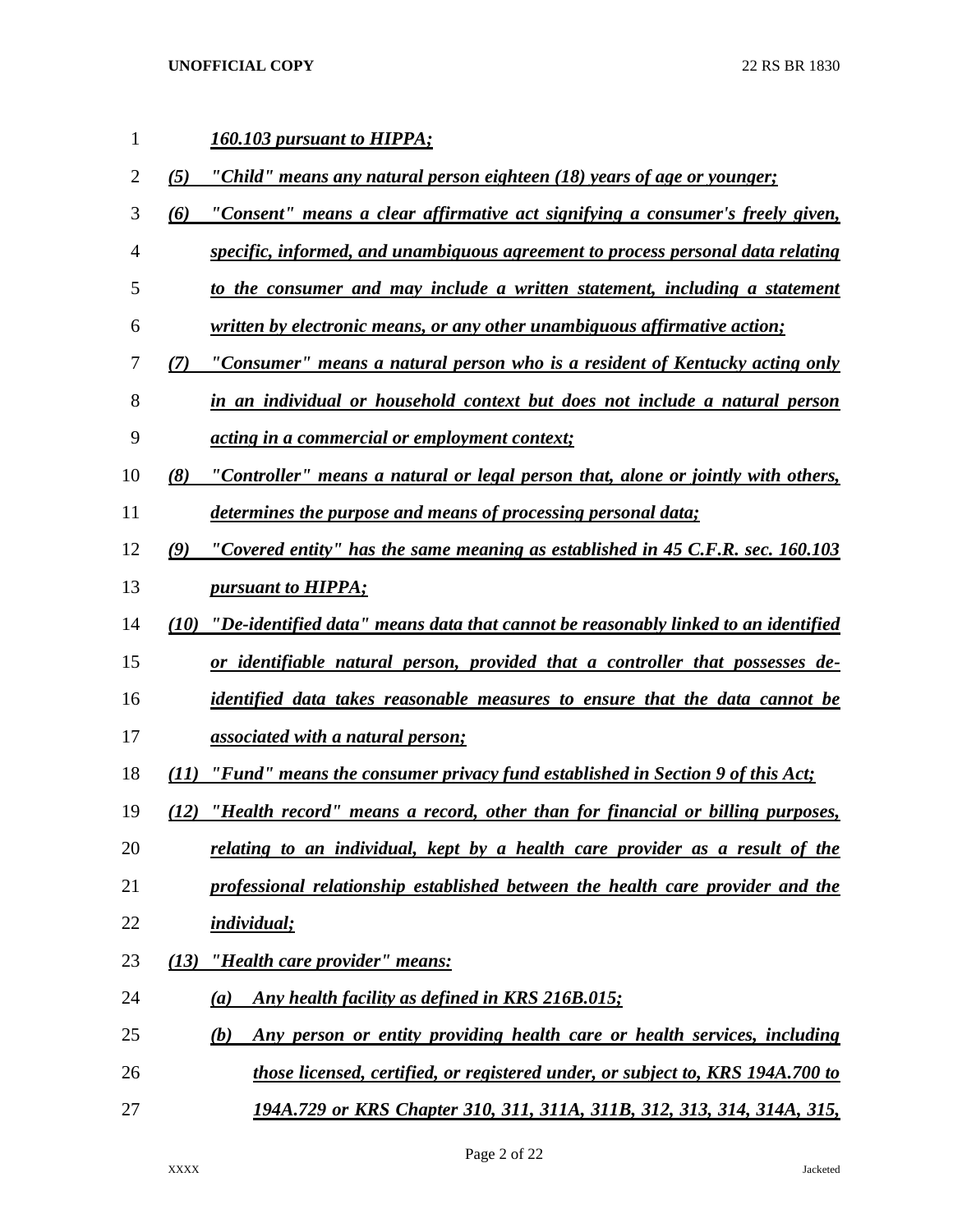| 1  | 319, 319A, 319B, 319C, 320, 327, 333, 334A, or 335;                                     |
|----|-----------------------------------------------------------------------------------------|
| 2  | The current and former employers, officers, directors, administrators,<br>(c)           |
| 3  | agents, or employees of those entities listed in paragraphs (a) and (b) of this         |
| 4  | subsection; or                                                                          |
| 5  | Any person acting within the course and scope of his or her office,<br>(d)              |
| 6  | employment, or agency relating to a health care provider;                               |
| 7  | "HIPAA" means the federal Health Insurance Portability and Accountability Act<br>(14)   |
| 8  | of 1996, Pub. L. No. 104-191;                                                           |
| 9  | (15) "Identified or identifiable natural person" means a person who can be readily      |
| 10 | <i>identified directly or indirectly;</i>                                               |
| 11 | (16) "Institution of higher education" means an educational institution which:          |
| 12 | Admits as regular students only individuals having a certificate of<br>$\left(a\right)$ |
| 13 | graduation from a high school, or the recognized equivalent of such a                   |
| 14 | certificate;                                                                            |
| 15 | Is legally authorized in this state to provide a program of education beyond<br>(b)     |
| 16 | high school;                                                                            |
| 17 | Provides an educational program for which it awards a bachelor's or higher<br>(c)       |
| 18 | degree, or provides a program which is acceptable for full credit toward                |
| 19 | such a degree, a program of postgraduate or postdoctoral studies, or a                  |
| 20 | program of training to prepare students for gainful employment in a                     |
| 21 | recognized occupation; and                                                              |
| 22 | Is a public or other nonprofit institution;<br>(d)                                      |
| 23 | "Nonprofit organization" means an incorporated or unincorporated entity that:<br>(17)   |
| 24 | Is operating for religious, charitable, or educational purposes; and<br>(a)             |
| 25 | Does not provide net earnings to, or operate in any manner that inures to<br>(b)        |
| 26 | the benefit of, any officer, employee, or shareholder of the entity;                    |
| 27 | "Personal data" means information that is linked or reasonably linkable to an<br>(18)   |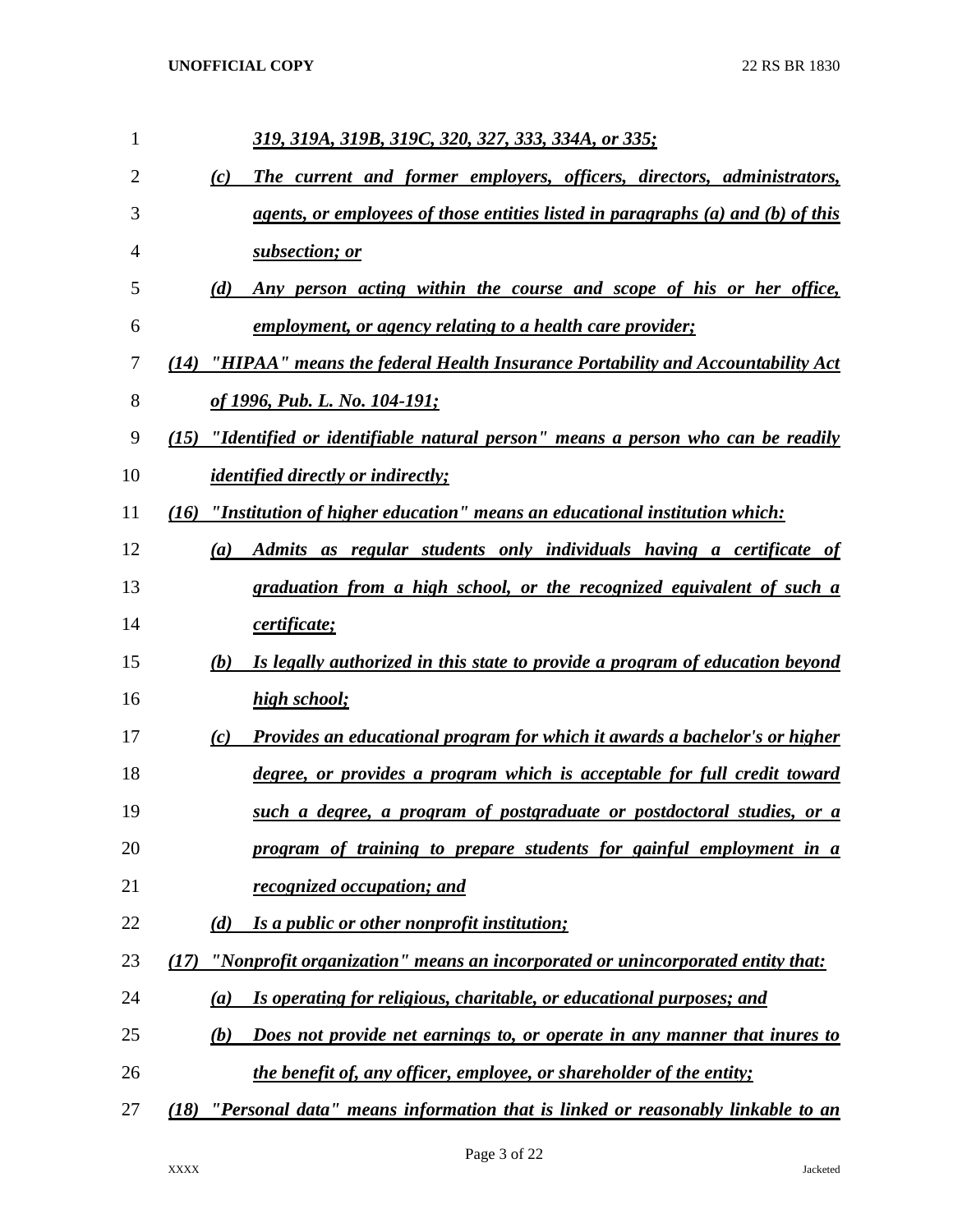| $\mathbf{1}$ | identified or identifiable natural person but does not include de-identified data or      |
|--------------|-------------------------------------------------------------------------------------------|
| 2            | <i>publicly available information;</i>                                                    |
| 3            | "Precise geolocation data" means information derived from technology,<br>(19)             |
| 4            | including but not limited to global positioning system level latitude and longitude       |
| 5            | coordinates or other mechanisms, that directly identifies the specific location of a      |
| 6            | natural person with precision and accuracy within a radius of one thousand                |
| 7            | seven hundred fifty (1,750) feet but does not include the content of                      |
| 8            | communications or any data generated by or connected to advanced utility                  |
| 9            | <i>metering infrastructure systems or equipment for use by a utility;</i>                 |
| 10           | "Process" or "processing" means any operation or set of operations performed,<br>(20)     |
| 11           | whether by manual or automated means, on personal data or on sets of personal             |
| 12           | data, such as the collection, use, storage, disclosure, analysis, deletion, or            |
| 13           | <i>modification of personal data;</i>                                                     |
| 14           | "Processor" means a natural or legal entity that processes personal data on<br>(21)       |
| 15           | <b>behalf of a controller;</b>                                                            |
| 16           | "Protected health information" means the same as established in 45 C.F.R. sec.<br>(22)    |
| 17           | <b>160.103 pursuant to HIPPA;</b>                                                         |
| 18           | "Pseudonymous data" means personal data that cannot be attributed to a specific<br>(23)   |
| 19           | natural person without the use of additional information, provided that such              |
| 20           | additional information is kept separately and is subject to appropriate technical         |
| 21           | and organizational measures to ensure that the personal data is not attributed to         |
| 22           | an identified or identifiable natural person;                                             |
| 23           | "Publicly available information" means information that is lawfully made<br>(24)          |
| 24           | <i>available through federal, state, or local government records, or information that</i> |
| 25           | a business has a reasonable basis to believe is lawfully made available to the            |
| 26           | general public through widely distributed media, by the consumer, or by a person          |
| 27           | to whom the consumer has disclosed the information, unless the consumer has               |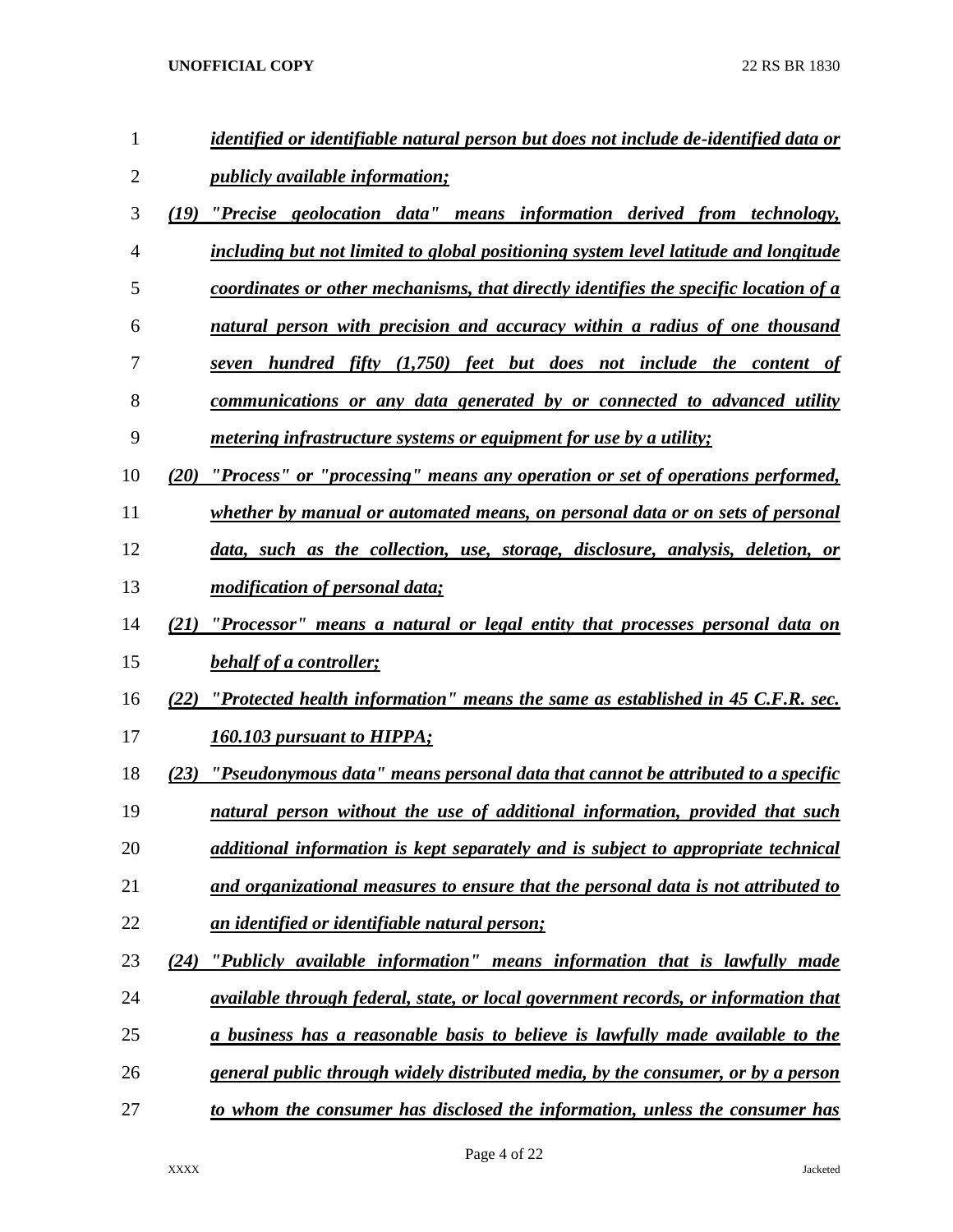| 1  |      | restricted the information to a specific audience;                             |
|----|------|--------------------------------------------------------------------------------|
| 2  | (25) | "Sale of personal data" means the exchange of personal data for monetary       |
| 3  |      | consideration by the controller to a third party but does not include:         |
| 4  | (a)  | The disclosure of personal data to a processor that processes the personal     |
| 5  |      | data on behalf of the controller;                                              |
| 6  | (b)  | The disclosure of personal data to a third party for purposes of providing a   |
| 7  |      | product or service requested by the consumer;                                  |
| 8  | (c)  | The disclosure or transfer of personal data to an affiliate of the controller; |
| 9  | (d)  | The disclosure of information that the consumer intentionally made             |
| 10 |      | available to the general public via a channel of mass media and did not        |
| 11 |      | <i>restrict to a specific audience;</i>                                        |
| 12 | (e)  | The disclosure or transfer of personal data when a consumer uses or directs    |
| 13 |      | a controller to intentionally disclose personal data or intentionally interact |
| 14 |      | with one $(1)$ or more third parties; or                                       |
| 15 | (f)  | The disclosure or transfer of personal data to a third party as an asset that  |
| 16 |      | is part of a proposed or actual merger, acquisition, bankruptcy, or other      |
| 17 |      | transaction in which the third party assumes control of all or part of the     |
| 18 |      | controller's assets;                                                           |
| 19 | (26) | "Sensitive data" means a category of personal data that includes:              |
| 20 | (a)  | Racial or ethnic origin, religious beliefs, mental or physical health          |
| 21 |      | diagnosis, sexual orientation, or citizenship or immigration status, except to |
| 22 |      | the extent such data is used in order to avoid discrimination on the basis of  |
| 23 |      | a protected class that would violate a federal or state antidiscrimination     |
| 24 |      | law;                                                                           |
| 25 | (b)  | Genetic or biometric data that is processed for the purpose of uniquely        |
| 26 |      | <i><u><b>identifying a specific natural person;</b></u></i>                    |
| 27 | (c)  | <b>The personal data collected from a known child; or</b>                      |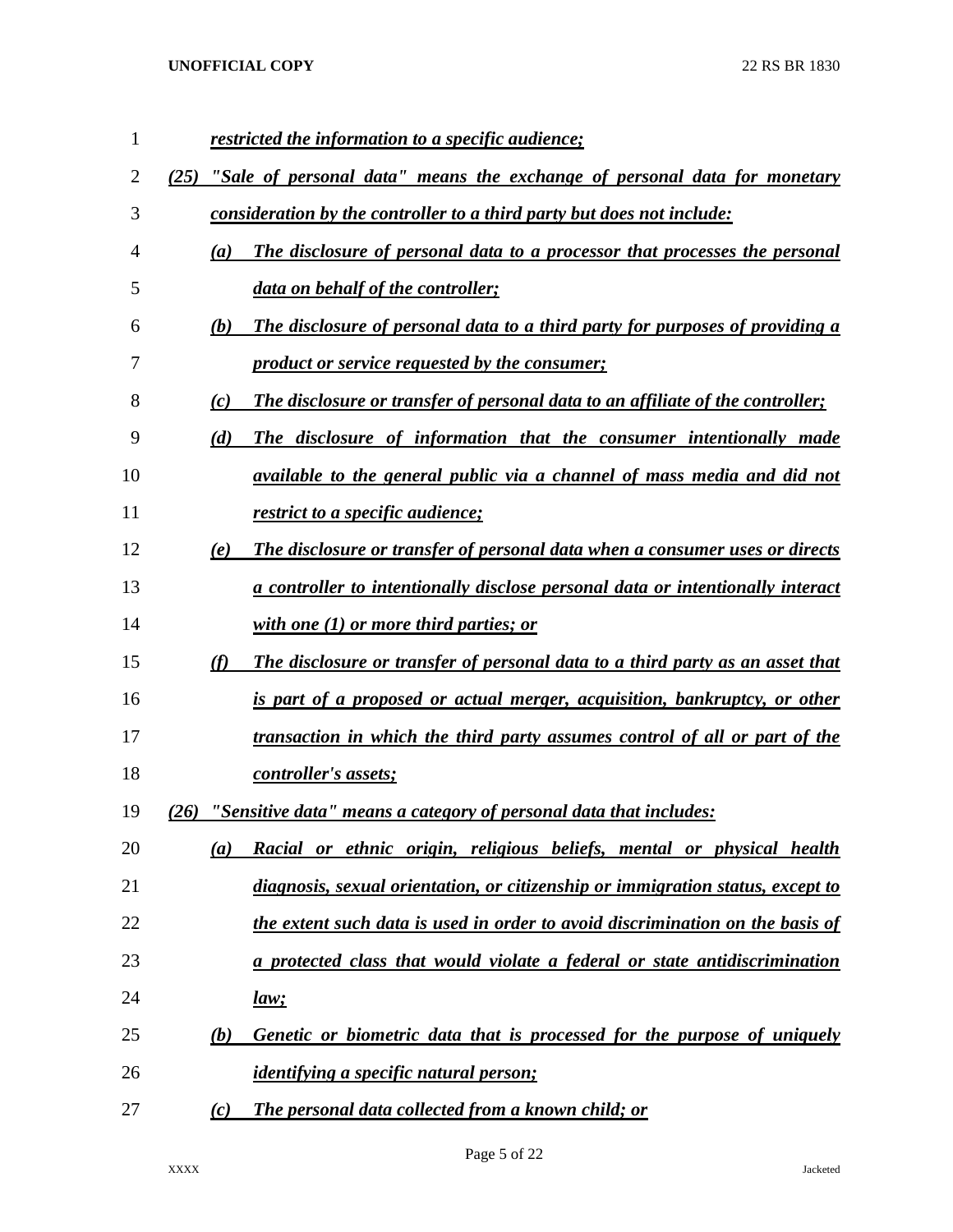| 1  | Precise geolocation data;<br>(d)                                                          |
|----|-------------------------------------------------------------------------------------------|
| 2  | "State agency" means all departments, offices, commissions, boards, institutions,<br>(27) |
| 3  | and political and corporate bodies of the state, including the offices of the clerk of    |
| 4  | the Supreme Court, clerks of the appellate courts, the several courts of the state,       |
| 5  | and the legislature, its committees, or commissions;                                      |
| 6  | "Targeted advertising" means displaying advertisements to a consumer where<br>(28)        |
| 7  | the advertisement is selected based on personal data obtained from that                   |
| 8  | consumer's activities over time and across nonaffiliated Web sites or online              |
| 9  | applications to predict such consumer's preferences or interests. "Targeted               |
| 10 | <i>advertising"</i> does not include:                                                     |
| 11 | Advertisements based on activities within a controller's own or affiliated<br>(a)         |
| 12 | <b>Web sites or online applications;</b>                                                  |
| 13 | Advertisements based on the context of a consumer's current search query,<br>(b)          |
| 14 | <i>visit to a website, or online application;</i>                                         |
| 15 | Advertisements directed to a consumer in response to the consumer's<br>(c)                |
| 16 | <u>request for information or feedback; or</u>                                            |
| 17 | Processing personal data solely for measuring or reporting advertising<br>(d)             |
| 18 | <i>performance, reach, or frequency;</i>                                                  |
| 19 | "Third party" means a natural or legal person, public authority, agency, or body<br>(29)  |
| 20 | other than the consumer, controller, processor, or an affiliate of the processor or       |
| 21 | the controller; and                                                                       |
| 22 | "Trade secret" means information, including but not limited to a formula,<br>(30)         |
| 23 | pattern, compilation, program, device, method, technique, or process, that:               |
| 24 | Derives independent economic value, actual or potential, from not being<br>(a)            |
| 25 | generally known to, and not being readily ascertainable by proper means by,               |
| 26 | other persons who can obtain economic value from its disclosure or use;                   |
| 27 | and                                                                                       |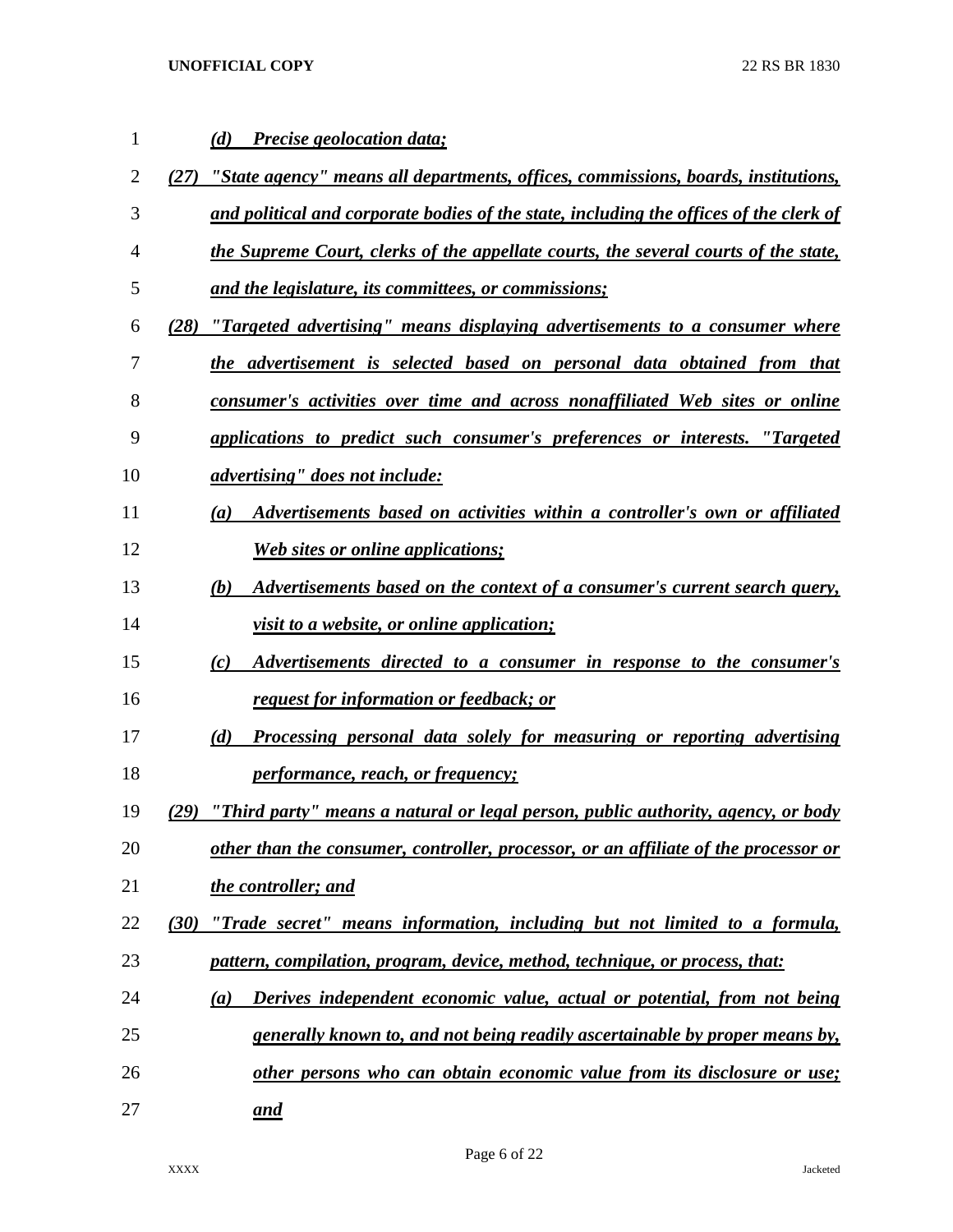| 1              | Is the subject of efforts that are reasonable under the circumstances to<br>(b)                          |
|----------------|----------------------------------------------------------------------------------------------------------|
| $\overline{2}$ | <i>maintain its secrecy.</i>                                                                             |
| 3              | SECTION 2. A NEW SECTION OF KRS CHAPTER 367 IS CREATED TO                                                |
| $\overline{4}$ | <b>READ AS FOLLOWS:</b>                                                                                  |
| 5              | Sections 1 to 10 of this Act apply to persons that conduct business in this state or<br>$\mathcal{L}(I)$ |
| 6              | produce products or services that are targeted to residents of this state and that                       |
| 7              | during a calendar year control or process personal data of at least:                                     |
| 8              | One hundred thousand (100,000) consumers; or<br>(a)                                                      |
| 9              | Twenty-five thousand (25,000) consumers and derive over fifty percent<br>(b)                             |
| 10             | (50%) of gross revenue from the sale of personal data.                                                   |
| 11             | (2)<br>Sections 1 to 10 of this Act shall not apply to any:                                              |
| 12             | <b>State agency or any political subdivision of the state;</b><br>(a)                                    |
| 13             | Financial institutions or data subject to Title V of the federal Gramm-<br>(b)                           |
| 14             | <b>Leach-Bliley Act, 15 U.S.C. sec. 6801 et seq.;</b>                                                    |
| 15             | Covered entity or business associate governed by the privacy, security, and<br>(c)                       |
| 16             | breach notification rules issued by the United States Department of Health                               |
| 17             | and Human Services, 45 C.F.R. pts. 160 and 164 established pursuant to                                   |
| 18             | HIPAA;                                                                                                   |
| 19             | <b>Nonprofit organization; or</b><br>(d)                                                                 |
| 20             | Institution of higher education.<br>(e)                                                                  |
| 21             | The following information and data are exempt from Sections 1 to 10 of this Act:<br>(3)                  |
| 22             | Protected health information under HIPPA;<br>(a)                                                         |
| 23             | <b>Health records;</b><br>(b)                                                                            |
| 24             | Patient identifying information for purposes of 42 C.F.R. sec. 2.11;<br>(c)                              |
| 25             | Identifiable private information for purposes of the federal policy for the<br>(d)                       |
| 26             | protection of human subjects under 45 C.F.R. pt. 46; identifiable private                                |
| 27             | information that is otherwise information collected as part of human                                     |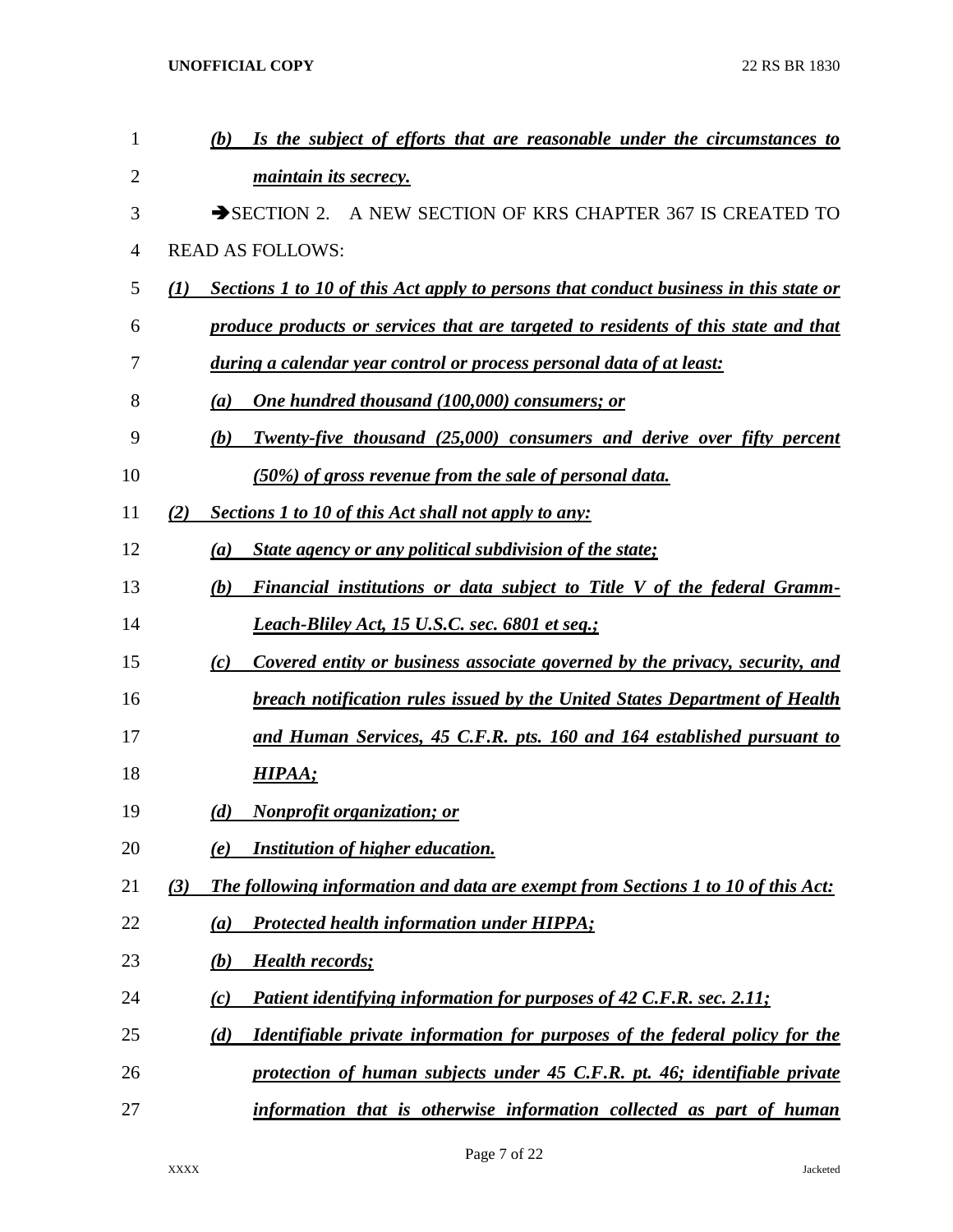| 1              |                             | subjects research pursuant to the good clinical practice guidelines issued by    |
|----------------|-----------------------------|----------------------------------------------------------------------------------|
| $\overline{2}$ |                             | the International Council for Harmonisation of Technical Requirements            |
| 3              |                             | for Pharmaceuticals for Human Use; the protection of human subjects              |
| 4              |                             | under 21 C.F.R. pts. 50 and 56, or personal data used or shared in research      |
| 5              |                             | conducted in accordance with the requirements set forth in Sections 1 to 10      |
| 6              |                             | of this Act, or other research conducted in accordance with applicable law;      |
| 7              | (e)                         | <b>Information and documents created for purposes of the federal Health Care</b> |
| 8              |                             | Quality Improvement Act of 1986, 42 U.S.C. sec. 11101 et seq.;                   |
| 9              | (f)                         | Patient safety work product for purposes of the federal Patient Safety and       |
| 10             |                             | Quality Improvement Act, 42 U.S.C. sec. 299b-21 et seq.;                         |
| 11             | $\left( \mathbf{g} \right)$ | Information derived from any of the health care-related information listed       |
| 12             |                             | in this subsection that is de-identified in accordance with the requirements     |
| 13             |                             | for de-identification pursuant to HIPAA;                                         |
| 14             | (h)                         | Information originating from, and intermingled to be indistinguishable           |
| 15             |                             | from, or information treated in the same manner as information exempt            |
| 16             |                             | under this subsection that is maintained by a covered entity or business         |
| 17             |                             | associate or a program or qualified service organization, as defined by 42       |
| 18             |                             | <u>C.F.R. sec. 2.11;</u>                                                         |
| 19             | (i)                         | Information used only for public health activities and purposes<br>as            |
| 20             |                             | <i>authorized by HIPAA;</i>                                                      |
| 21             | $\bf(i)$                    | The collection, maintenance, disclosure, sale, communication, or use of any      |
| 22             |                             | personal information bearing on a consumer's creditworthiness, credit            |
| 23             |                             | capacity, character, general reputation, personal<br>standing,<br>credit         |
| 24             |                             | <i>characteristics, or mode of living by a consumer reporting agency,</i>        |
| 25             |                             | furnisher, or user that provides information for use in a consumer report,       |
| 26             |                             | and by a user of a consumer report, but only to the extent that such activity    |
| 27             |                             | is regulated by and authorized under the federal Fair Credit Reporting Act,      |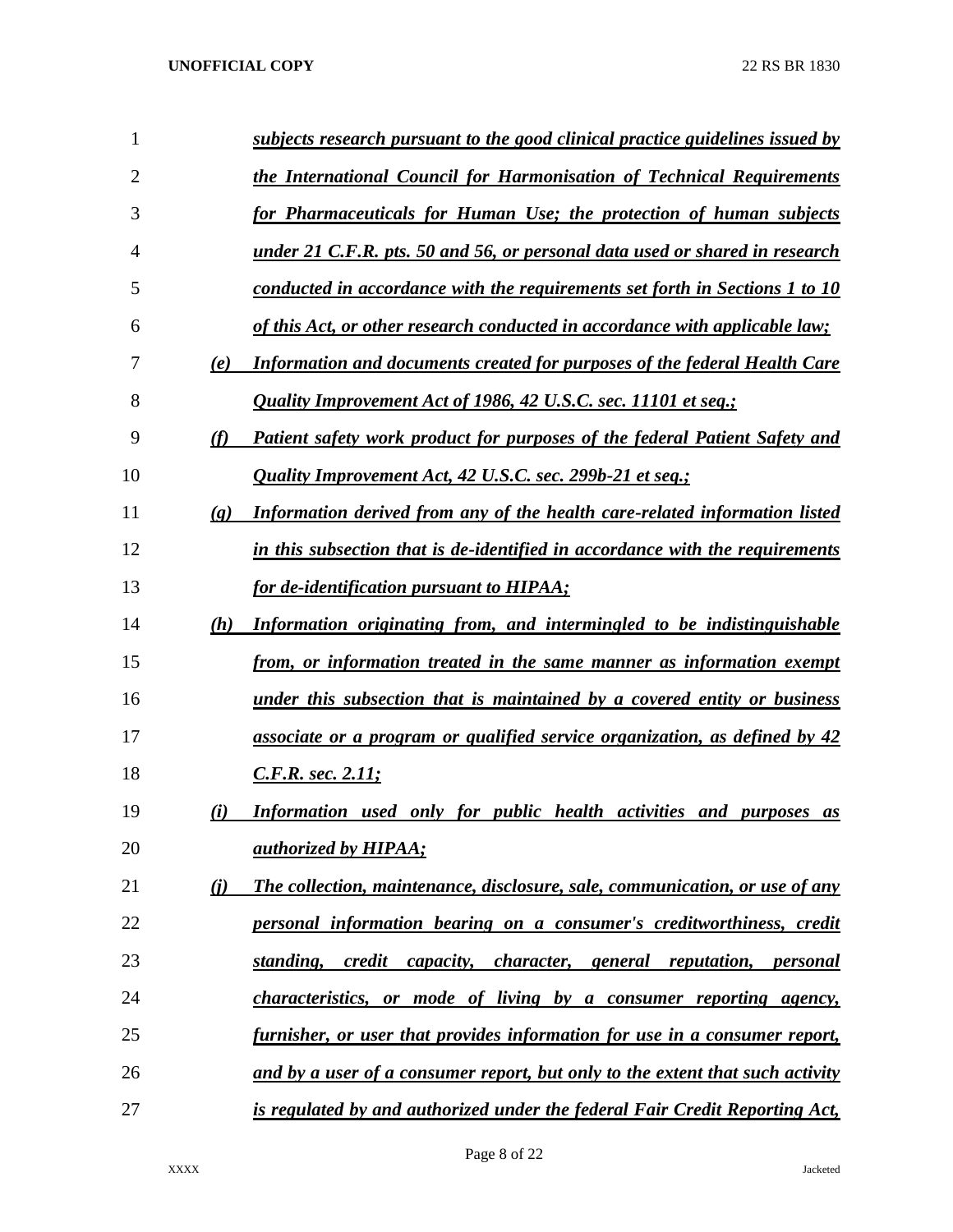| 1  | <u>15 U.S.C. sec. 1681 et seq.;</u>                                                                |
|----|----------------------------------------------------------------------------------------------------|
| 2  | Personal data collected, processed, sold, or disclosed in compliance with the<br>$\left( k\right)$ |
| 3  | <i>federal Driver's Privacy Protection Act of 1994, 18 U.S.C. sec. 2721 et seq.;</i>               |
| 4  | Personal data regulated by the federal Family Educational Rights and<br>(l)                        |
| 5  | <u>Privacy Act, 20 U.S.C. sec. 1232g et seq.;</u>                                                  |
| 6  | Personal data collected, processed, sold, or disclosed in compliance with the<br>(m)               |
| 7  | <u>federal Farm Credit Act, 12 U.S.C. sec. 2001 et seq.; and</u>                                   |
| 8  | Data processed or maintained:<br>(n)                                                               |
| 9  | In the course of an individual applying to, employed by, or acting as<br>1.                        |
| 10 | an agent or independent contractor of a controller, processor, or third                            |
| 11 | party, to the extent that the data is collected and used within the                                |
| 12 | context of that role;                                                                              |
| 13 | As the emergency contact information of an individual used for<br>2.                               |
| 14 | <u>emergency contact purposes; or</u>                                                              |
| 15 | That is necessary to retain to administer benefits for another<br>3.                               |
| 16 | individual relating to the individual under subparagraph 1. of this                                |
| 17 | paragraph and used for the purposes of administering those benefits.                               |
| 18 | Controllers and processors that comply with the verifiable parental consent<br>(4)                 |
| 19 | requirements of the Children's Online Privacy Protection Act, 15 U.S.C. sec.                       |
| 20 | 6501 et seq., shall be deemed compliant with any obligation to obtain parental                     |
| 21 | consent under Sections 1 to 10 of this Act.                                                        |
| 22 | A NEW SECTION OF KRS CHAPTER 367 IS CREATED TO<br>$\rightarrow$ SECTION 3.                         |
| 23 | <b>READ AS FOLLOWS:</b>                                                                            |
| 24 | A consumer may invoke the consumer rights authorized pursuant to this section<br>$\mathbf{U}$      |
| 25 | at any time by submitting a request to a controller, via the means specified by the                |
| 26 | controller pursuant to Section 4 of this Act, specifying the consumer rights the                   |
| 27 | consumer wishes to invoke. A known child's parent or legal guardian may invoke                     |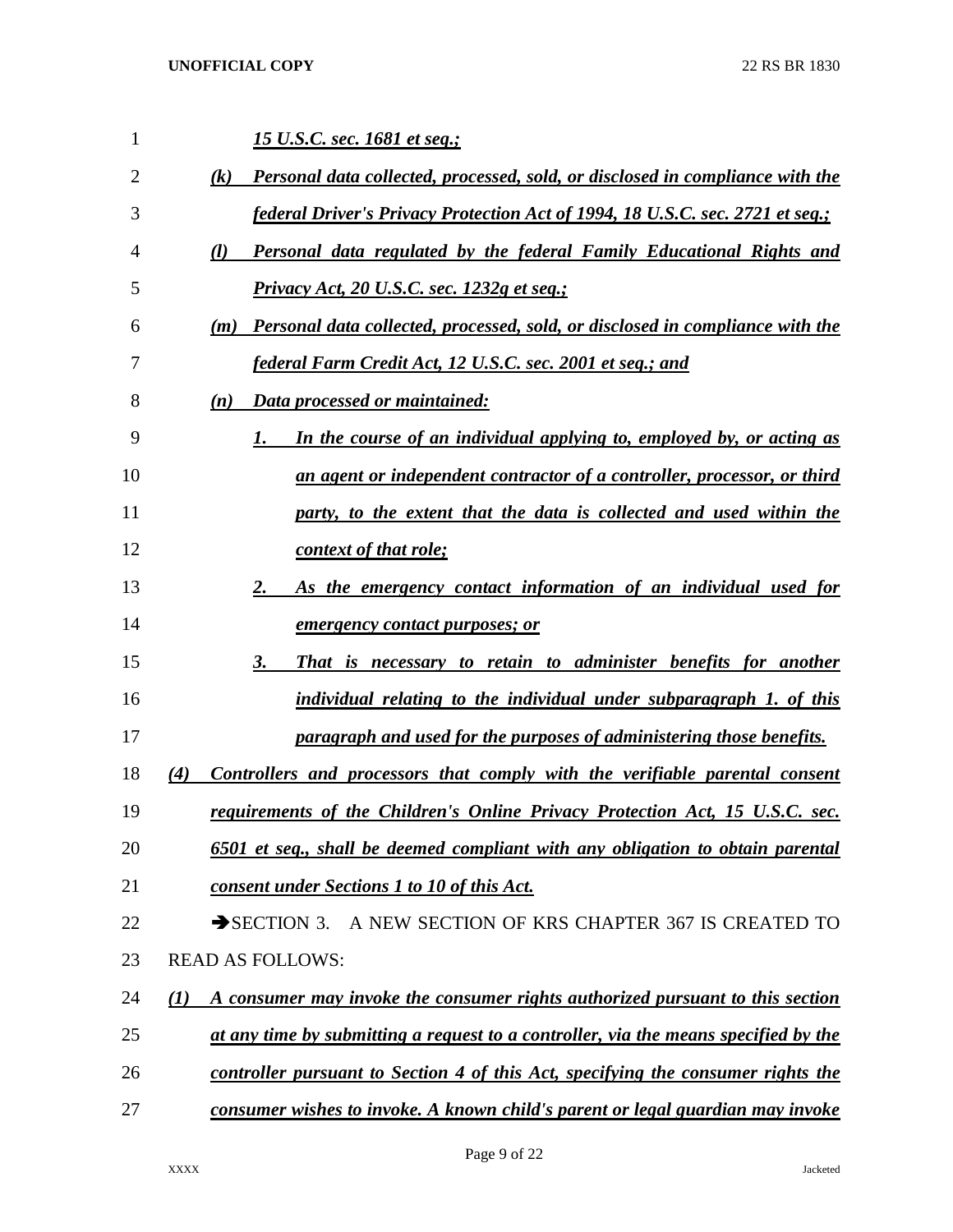| $\mathbf{1}$ |     |           | such consumer rights on behalf of the child regarding processing personal data          |
|--------------|-----|-----------|-----------------------------------------------------------------------------------------|
| 2            |     |           | belonging to the known child.                                                           |
| 3            | (2) |           | A controller shall comply with an authenticated consumer request to exercise the        |
| 4            |     | right to: |                                                                                         |
| 5            |     | (a)       | Confirm whether or not a controller is processing the consumer's personal               |
| 6            |     |           | data and to access such personal data;                                                  |
| 7            |     | (b)       | <b>Delete personal data provided by the consumer;</b>                                   |
| 8            |     | (c)       | <b>Obtain a copy of the consumer's personal data that the consumer previously</b>       |
| 9            |     |           | provided to the controller in a portable and, to the extent technically                 |
| 10           |     |           | practicable, readily usable format that allows the consumer to transmit the             |
| 11           |     |           | data to another controller without hindrance, where the processing is                   |
| 12           |     |           | carried out by automated means; and                                                     |
| 13           |     | (d)       | To opt out of targeted advertising and the sale of personal data.                       |
| 14           | (3) |           | <b>Except as otherwise provided in Sections 1 to 10 of this Act, a controller shall</b> |
| 15           |     |           | comply with a request by a consumer to exercise the consumer rights pursuant to         |
| 16           |     |           | <i>this section as follows:</i>                                                         |
| 17           |     | (a)       | A controller shall respond to the consumer without undue delay, but in all              |
| 18           |     |           | cases within forty-five (45) days of receipt of the request submitted pursuant          |
| 19           |     |           | to the methods described in this section. The response period may be                    |
| 20           |     |           | extended once by forty-five (45) additional days when reasonably necessary,             |
| 21           |     |           | <u>taking into account the complexity and number of the consumer's requests,</u>        |
| 22           |     |           | so long as the controller informs the consumer of any such extension within             |
| 23           |     |           | the initial forty-five (45) day response period, together with the reason for           |
| 24           |     |           | the extension;                                                                          |
| 25           |     | (b)       | <u>If a controller declines to take action regarding the consumer's request, the</u>    |
| 26           |     |           | controller shall inform the consumer without undue delay, but in all cases              |
| 27           |     |           | within forty-five (45) days of receipt of the request, of the justification for         |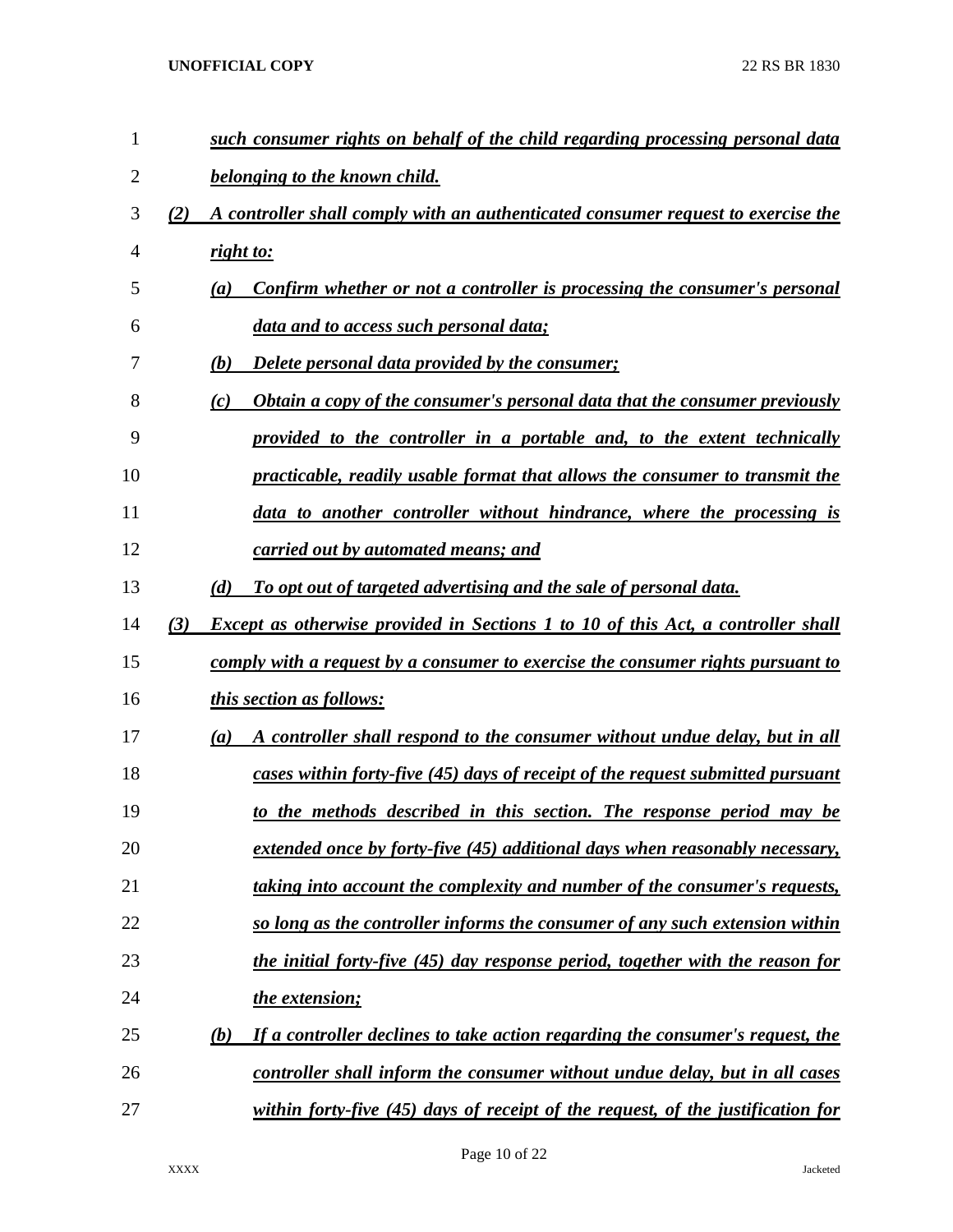| $\mathbf{1}$   |                  | <i>declining to take action;</i>                                                   |
|----------------|------------------|------------------------------------------------------------------------------------|
| $\overline{2}$ | (c)              | Information provided in response to a consumer request shall be provided           |
| 3              |                  | by a controller free of charge, up to twice annually per consumer. If              |
| 4              |                  | requests from a consumer are excessive, repetitive, technically infeasible, or     |
| 5              |                  | manifestly unfounded, such as when the controller reasonably believes that         |
| 6              |                  | the primary purpose of the request is not to exercise a consumer right, the        |
| 7              |                  | controller may charge the consumer a reasonable fee to cover the                   |
| 8              |                  | <i>administrative costs of complying with the request or decline to act on the</i> |
| 9              |                  | request. The controller bears the burden of demonstrating the excessive,           |
| 10             |                  | repetitive, technically infeasible, or manifestly unfounded nature of the          |
| 11             |                  | request; and                                                                       |
| 12             | (d)              | If a controller is unable to authenticate the request using commercially           |
| 13             |                  | reasonable efforts, the controller shall not be required to comply with a          |
| 14             |                  | request to initiate an action under subsection (1) of this section and may         |
| 15             |                  | request that the consumer provide additional information reasonably                |
| 16             |                  | necessary to authenticate the consumer and the consumer's request.                 |
| 17             |                  | SECTION 4. A NEW SECTION OF KRS CHAPTER 367 IS CREATED TO                          |
| 18             |                  | <b>READ AS FOLLOWS:</b>                                                            |
| 19             | $\mathcal{L}(I)$ | A controller shall:                                                                |
| 20             | (a)              | Establish, implement, and maintain reasonable administrative, technical,           |
| 21             |                  | and physical data security practices to protect the confidentiality, integrity,    |
| 22             |                  | <u>and accessibility of personal data. Such data security practices shall be</u>   |
| 23             |                  | appropriate to the volume and nature of the personal data at issue;                |
| 24             | <u>(b)</u>       | Not process personal data in violation of state and federal laws that prohibit     |
| 25             |                  | unlawful discrimination against consumers. A controller shall not                  |
| 26             |                  | discriminate against a consumer for exercising any of the consumer rights          |
| 27             |                  | contained in Section 3 of this Act, including denying goods or services,           |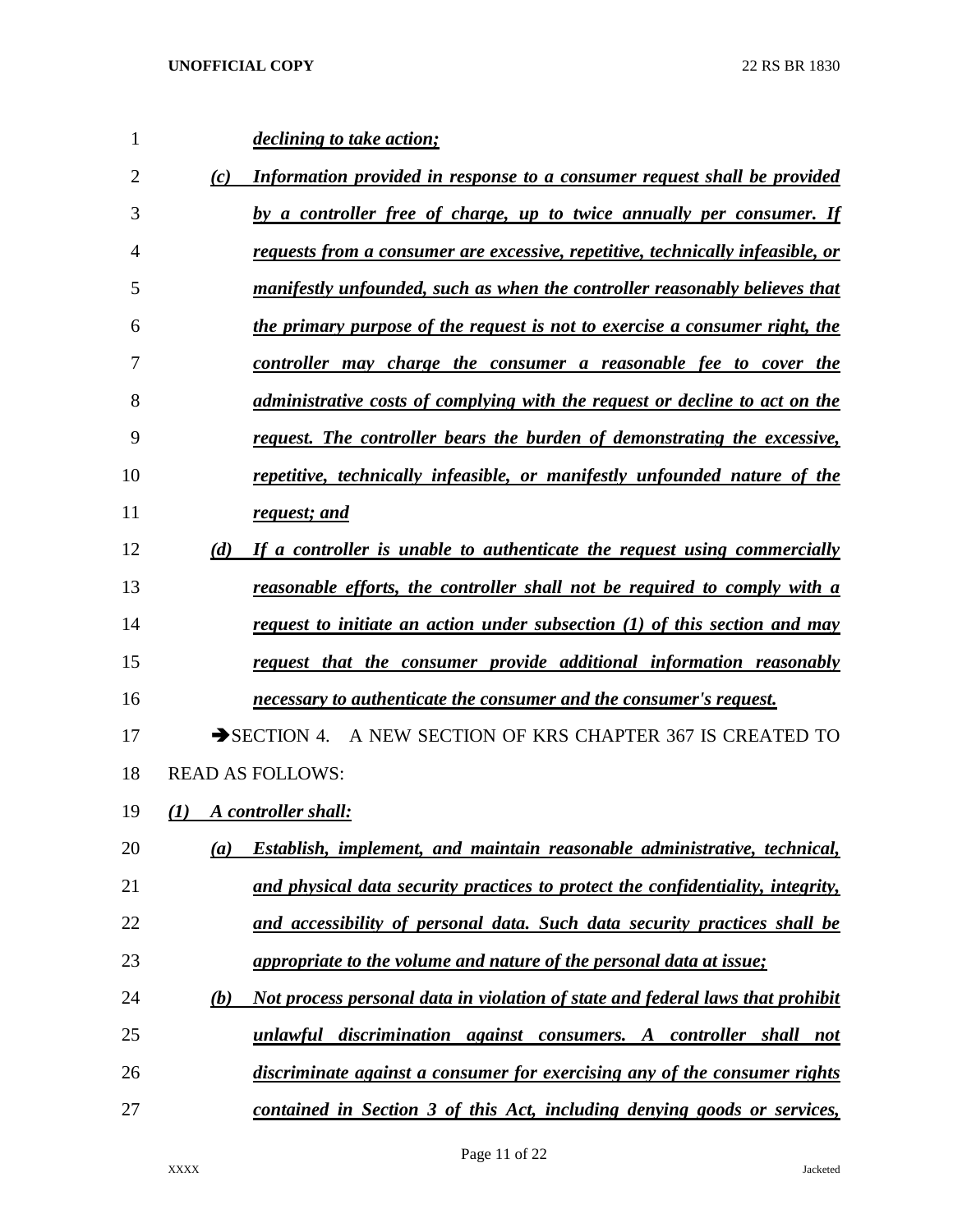| 1              | charging different prices or rates for goods or services, or providing a              |
|----------------|---------------------------------------------------------------------------------------|
| $\overline{2}$ | different level of quality of goods and services to the consumer. However,            |
| 3              | nothing in this paragraph shall be construed to require a controller to               |
| 4              | provide a product or service that requires the personal data of a consumer            |
| 5              | that the controller does not collect or maintain or to prohibit a controller          |
| 6              | from offering a different price, rate, level, quality, or selection of goods or       |
| 7              | services to a consumer, including offering goods or services for no fee, if           |
| 8              | the consumer has exercised his right to opt out pursuant to Section 3 of this         |
| 9              | Act or the offer is related to a consumer's voluntary participation in a bona         |
| 10             | fide loyalty, rewards, premium features, discounts, or club card program;             |
| 11             | and                                                                                   |
| 12             | Not process sensitive data concerning a consumer for a nonexempt purpose<br>(c)       |
| 13             | without the consumer having been presented with clear notice and an                   |
| 14             | opportunity to optout of such processing, or, in the case of the processing of        |
| 15             | sensitive data collected from a known child, for purposes of delivering a             |
| 16             | product or service requested by the parent of such child, without processing          |
| 17             | the data in accordance with the federal Children's Online Privacy                     |
| 18             | Protection Act 15 U.S.C. sec. 6501 et seq.                                            |
| 19             | Any provision of a contract or agreement of any kind that purports to waive or<br>(2) |
| 20             | <u>limit in any way consumer rights pursuant to Section 3 of this Act shall be</u>    |
| 21             | deemed contrary to public policy and shall be void and unenforceable.                 |
| 22             | Controllers shall provide consumers with a reasonably accessible, clear, and<br>(3)   |
| 23             | <i>meaningful privacy notice that includes:</i>                                       |
| 24             | The categories of personal data processed by the controller;<br>(a)                   |
| 25             | The purpose for processing personal data;<br>(b)                                      |
| 26             | How consumers may exercise their consumer rights pursuant to Section 3<br>(c)         |
| 27             | of this Act;                                                                          |

Page 12 of 22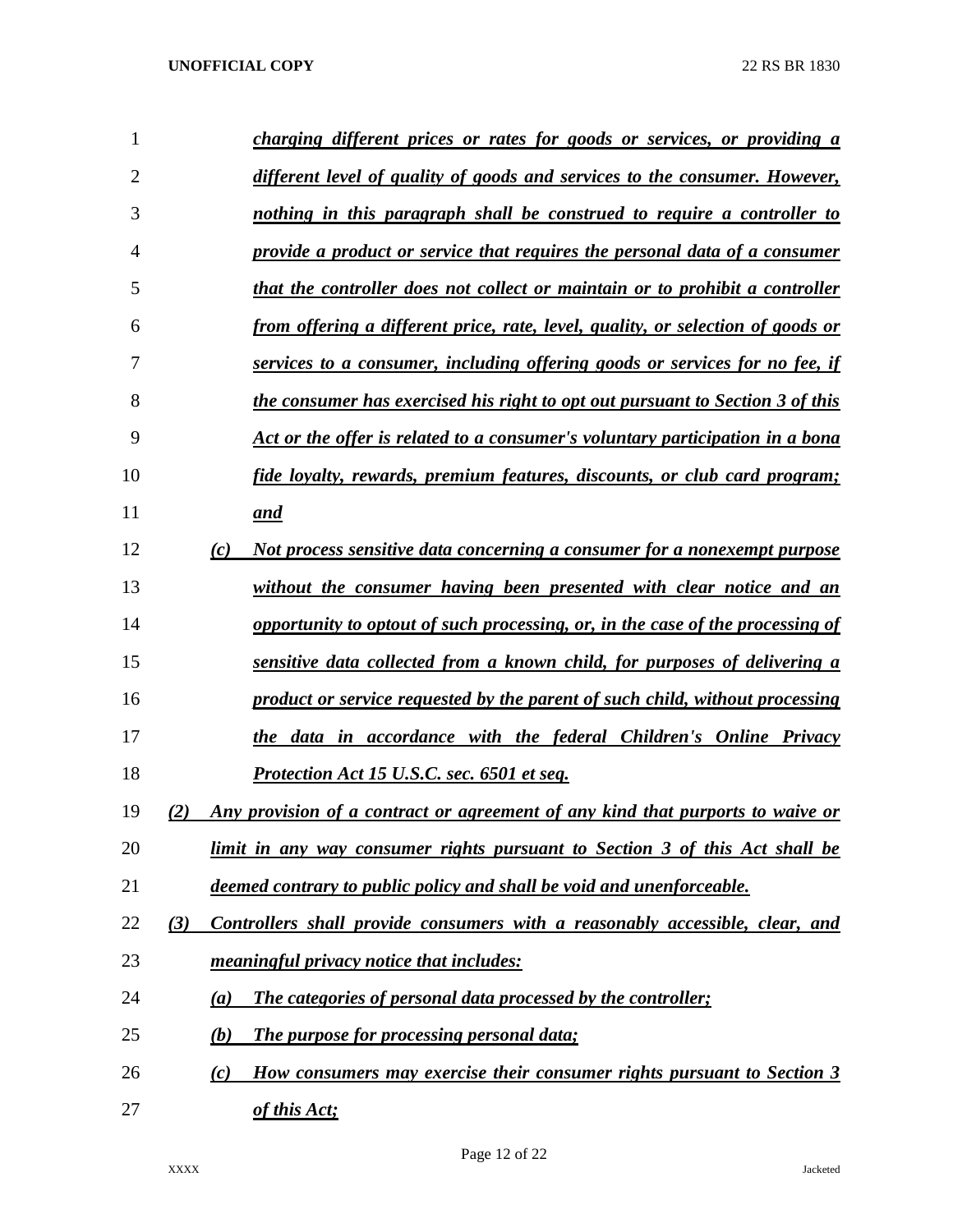| 1  | The categories of personal data that the controller shares with third parties,<br>(d)          |
|----|------------------------------------------------------------------------------------------------|
| 2  | if any; and                                                                                    |
| 3  | The categories of third parties, if any, with whom the controller shares<br>(e)                |
| 4  | <u>personal data.</u>                                                                          |
| 5  | If a controller sells personal data to third parties or engages in targeted<br>(4)             |
| 6  | advertising, the controller shall clearly and conspicuously disclose such activity,            |
| 7  | as well as the manner in which a consumer may exercise the right to opt out of                 |
| 8  | such processing.                                                                               |
| 9  | (5)<br>A controller shall establish, and shall describe in a privacy notice, one (1) or        |
| 10 | more secure and reliable means for consumers to submit a request to exercise                   |
| 11 | their consumer rights under Section 3 of this Act. Such means shall take into                  |
| 12 | <u>account the ways in which consumers normally interact with the controller, the</u>          |
| 13 | need for secure and reliable communication of such requests, and the ability of                |
| 14 | the controller to authenticate the identity of the consumer making the request.                |
| 15 | <u>Controllers shall not require a consumer to create a new account in order to</u>            |
| 16 | <u>exercise consumer rights pursuant to Section 3 of this Act but may require a</u>            |
| 17 | <u>consumer to use an existing account.</u>                                                    |
| 18 | A NEW SECTION OF KRS CHAPTER 367 IS CREATED TO<br>$\rightarrow$ SECTION 5.                     |
| 19 | <b>READ AS FOLLOWS:</b>                                                                        |
| 20 | A processor shall adhere to the instructions of a controller and shall assist the<br>(I)       |
| 21 | controller in meeting its obligations under Section 1 to 10 of this Act. Such                  |
| 22 | <u>assistance shall include:</u>                                                               |
| 23 | Taking into account the nature of processing and the information available<br>$\left(a\right)$ |
| 24 | to the processor, by appropriate technical and organizational measures,                        |
| 25 | insofar as this is reasonably practicable, to fulfill the controller's obligation              |
| 26 | to respond to consumer rights requests pursuant to Section 3 of this Act;                      |
| 27 | <u>and</u>                                                                                     |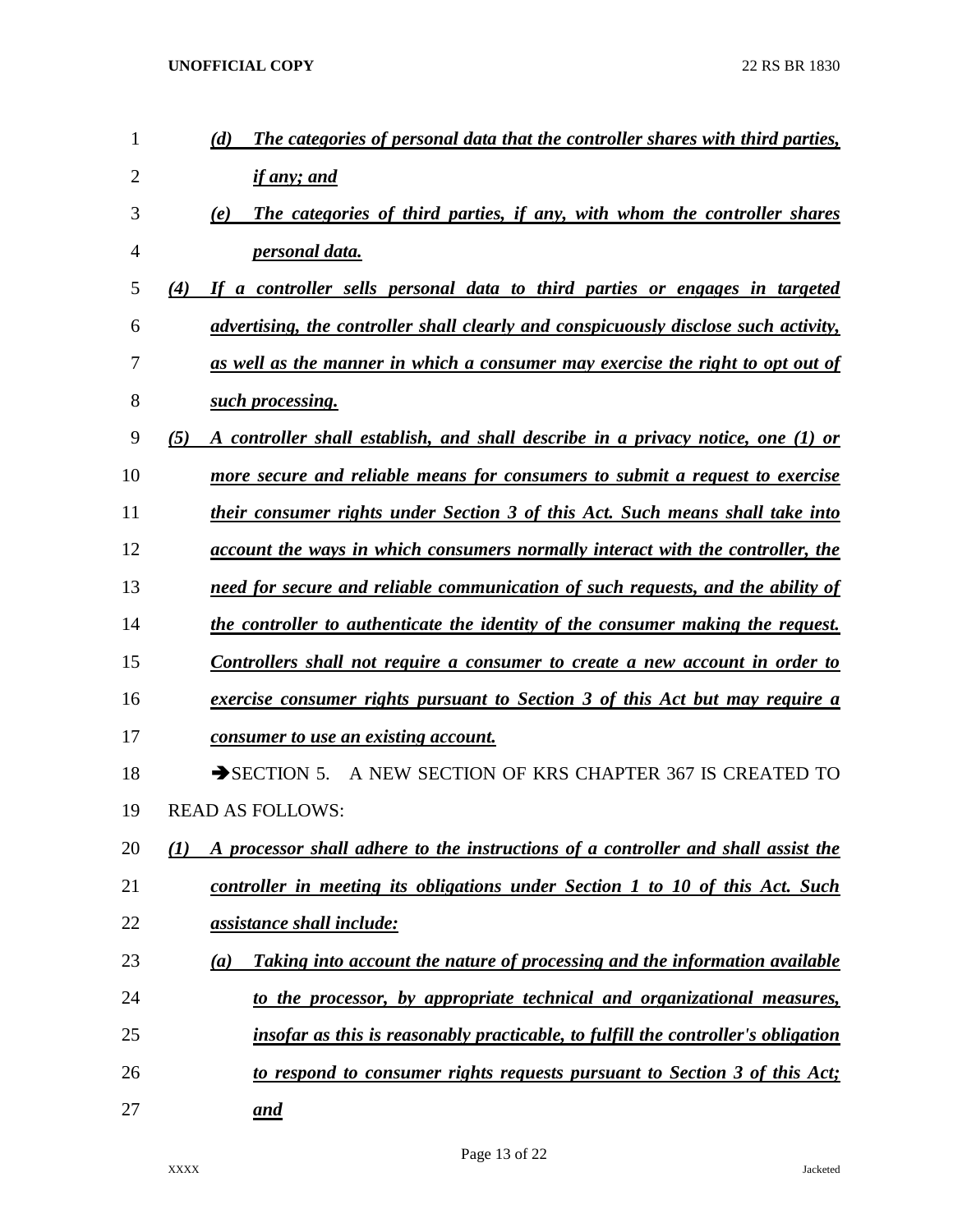| 1              | Taking into account the nature of processing and the information available<br>(b)        |
|----------------|------------------------------------------------------------------------------------------|
| $\overline{2}$ | to the processor, by assisting the controller in meeting the controller's                |
| 3              | obligations in relation to the security of processing the personal data and in           |
| 4              | relation to the notification of a breach of the security of the system of the            |
| 5              | processor pursuant to KRS 365.732 or any other applicable state and                      |
| 6              | <u>federal law in order to meet the controller's obligations.</u>                        |
| 7              | (2)<br>A contract between a controller and a processor shall govern the processor's data |
| 8              | processing procedures with respect to processing performed on behalf of the              |
| 9              | controller. The contract shall be binding and shall clearly set forth instructions       |
| 10             | for processing personal data, the nature and purpose of processing, the type of          |
| 11             | data subject to processing, the duration of processing, and the rights and               |
| 12             | obligations of both parties. The contract shall also include requirements that the       |
| 13             | <i>processor shall:</i>                                                                  |
| 14             | <b>Ensure that each person processing personal data is subject to a duty of</b><br>(a)   |
| 15             | confidentiality with respect to the data;                                                |
| 16             | (b)<br>At the controller's direction, delete or return all personal data to the          |
| 17             | controller as requested at the end of the provision of services, unless                  |
| 18             | <u>retention of the personal data is required by law;</u>                                |
| 19             | Upon the reasonable request of the controller, make available to the<br>(c)              |
| 20             | controller information in its possession necessary to demonstrate the                    |
| 21             | processor's compliance with the obligations prescribed in Sections 1 to 10 of            |
| 22             | this Act; and                                                                            |
| 23             | (d)<br>Engage any subcontractor pursuant to a written contract in accordance             |
| 24             | with this section that requires the subcontractor to meet the obligations of             |
| 25             | the processor with respect to the personal data.                                         |
| 26             | Determining whether a person is acting as a controller or processor with respect<br>(3)  |
| 27             | to a specific processing of data is a fact-based determination that depends upon         |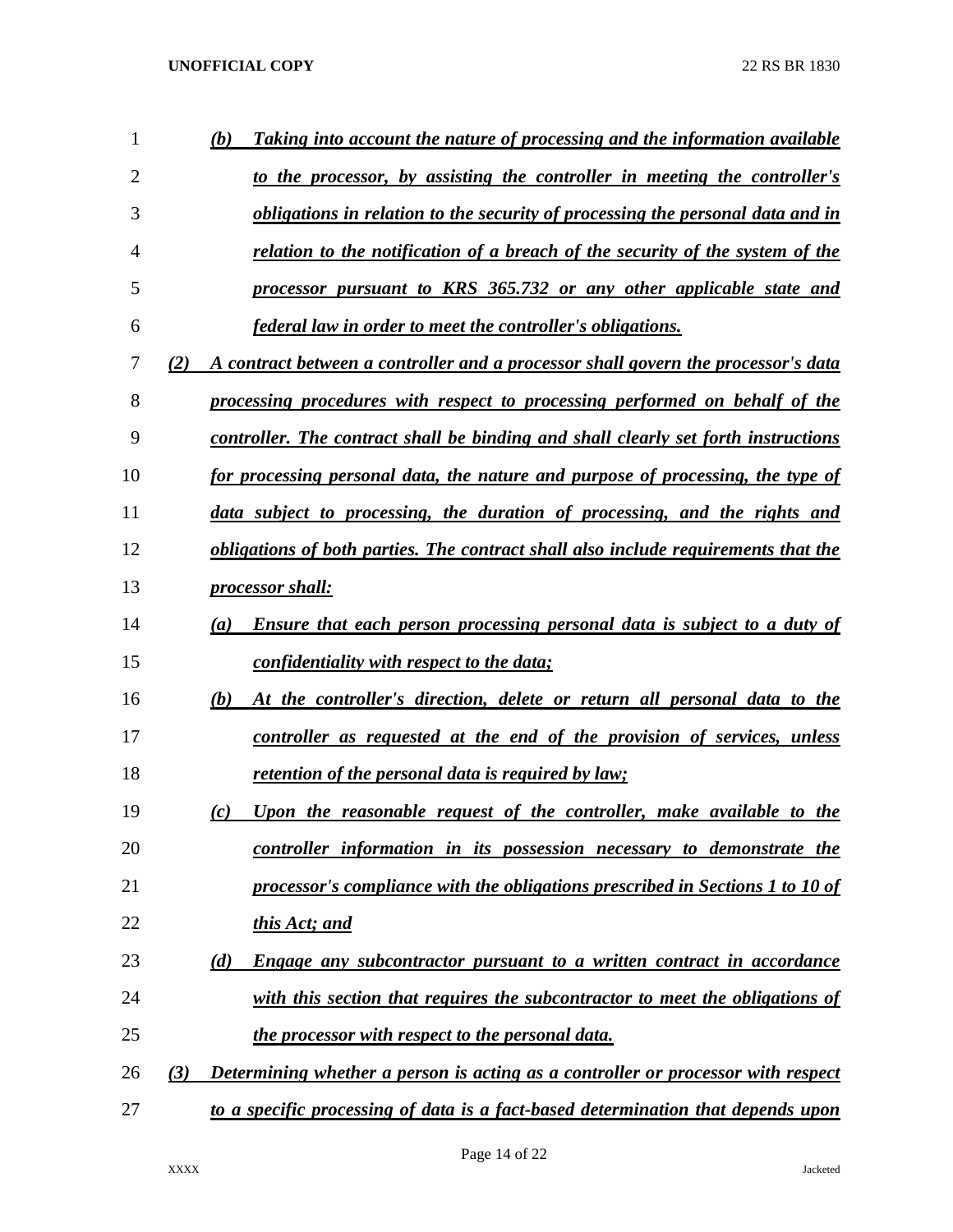| $\mathbf{1}$ | the context in which personal data is to be processed. A processor that continues           |
|--------------|---------------------------------------------------------------------------------------------|
| 2            | to adhere to a controller's instructions with respect to a specific processing of           |
| 3            | <i><u><b>personal data remains a processor.</b></u></i>                                     |
| 4            | $\rightarrow$ SECTION 6.<br>A NEW SECTION OF KRS CHAPTER 367 IS CREATED TO                  |
| 5            | <b>READ AS FOLLOWS:</b>                                                                     |
| 6            | Nothing in Sections 1 to 10 of this Act shall be construed to require a controller<br>(1)   |
| 7            | or processor to:                                                                            |
| 8            | <b>Re-identify de-identified data or pseudonymous data; or</b><br>(a)                       |
| 9            | (b)<br><u>Maintain data in identifiable form, or collect, obtain, retain, or access any</u> |
| 10           | data or technology, in order to be capable of associating an authenticated                  |
| 11           | <u>consumer request with personal data.</u>                                                 |
| 12           | (2)<br>Nothing in Sections 1 to 10 of this Act shall be construed to require a controller   |
| 13           | or processor to comply with an authenticated consumer rights request, pursuant              |
| 14           | <u>to Section 3 of this Act, if all of the following are met:</u>                           |
| 15           | The controller is not reasonably capable of associating the request with the<br>(a)         |
| 16           | personal data or it would be unreasonably burdensome for the controller to                  |
| 17           | associate the request with the personal data;                                               |
| 18           | (b)<br>The controller does not use the personal data to recognize or respond to the         |
| 19           | specific consumer who is the subject of the personal data, or associate the                 |
| 20           | personal data with other personal data about the same specific consumer;                    |
| 21           | <u>and</u>                                                                                  |
| 22           | The controller does not sell the personal data to any third party or otherwise<br>(c)       |
| 23           | voluntarily disclose the personal data to any third party other than a                      |
| 24           | processor, except as otherwise permitted in this section.                                   |
| 25           | <b>The consumer rights contained in subsection (2) of Section 3 of this Act and</b><br>(3)  |
| 26           | <b>Section 4 of this Act shall not apply to pseudonymous data in cases where the</b>        |
| 27           | controller is able to demonstrate any information necessary to identify the                 |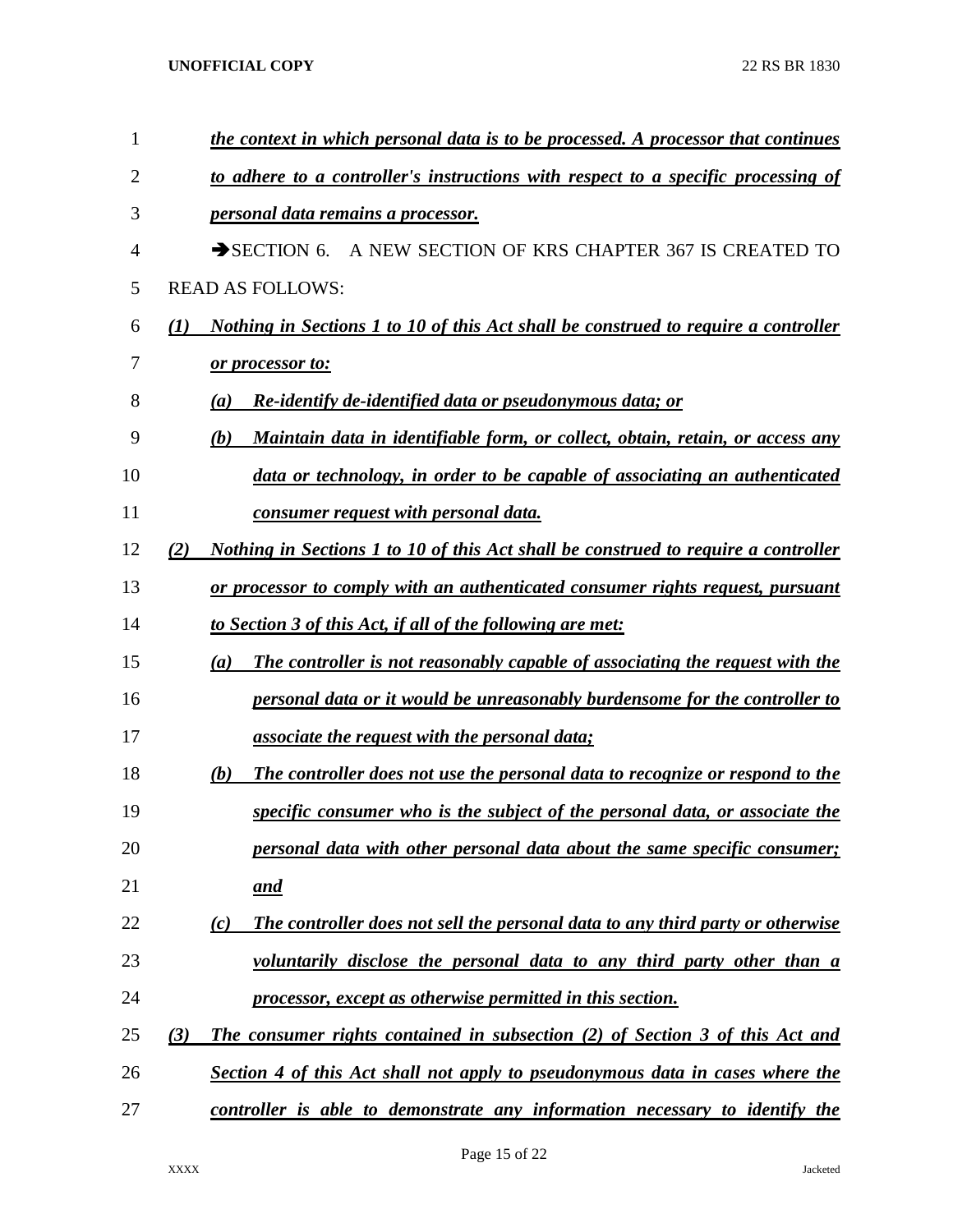| 1  | <u>consumer is kept separately and is subject to appropriate technical and</u>               |
|----|----------------------------------------------------------------------------------------------|
| 2  | <u>organizational measures to ensure that the personal data is not attributed to an</u>      |
| 3  | <i>identified or identifiable natural person.</i>                                            |
| 4  | A controller that discloses pseudonymous data or de-identified data shall exercise<br>(4)    |
| 5  | reasonable oversight to monitor compliance with any contractual commitments to               |
| 6  | which the pseudonymous data or de-identified data is subject and shall take                  |
| 7  | appropriate steps to address any breaches of those contractual commitments.                  |
| 8  | SECTION 7. A NEW SECTION OF KRS CHAPTER 367 IS CREATED TO                                    |
| 9  | <b>READ AS FOLLOWS:</b>                                                                      |
| 10 | Nothing Sections 1 to 10 of this Act shall be construed to restrict a controller's or<br>(1) |
| 11 | processor's ability to:                                                                      |
| 12 | Comply with federal, state, or local laws or regulations;<br>$\left(a\right)$                |
| 13 | Comply with a civil, criminal, or regulatory inquiry, investigation,<br>(b)                  |
| 14 | subpoena, or summons by federal, state, local, or other governmental                         |
| 15 | <i>authorities;</i>                                                                          |
| 16 | Cooperate with law enforcement agencies concerning conduct or activity<br>(c)                |
| 17 | that the controller or processor reasonably and in good faith believes may                   |
| 18 | <i>violate federal, state, or local laws, rules, or regulations;</i>                         |
| 19 | Investigate, establish, exercise, prepare for, or defend legal claims;<br>(d)                |
| 20 | Provide a product or service specifically requested by a consumer or a<br>(e)                |
| 21 | parent or guardian of a child, perform a contract to which the consumer or                   |
| 22 | parent or guardian of a child is a party, including fulfilling the terms of a                |
| 23 | written warranty, or take steps at the request of the consumer or parent or                  |
| 24 | guardian of a child prior to entering into a contract;                                       |
| 25 | (f)<br>Take immediate steps to protect an interest that is essential for the life or         |
| 26 | physical safety of the consumer or of another natural person, and where the                  |
| 27 | processing cannot be manifestly based on another legal basis;                                |

Page 16 of 22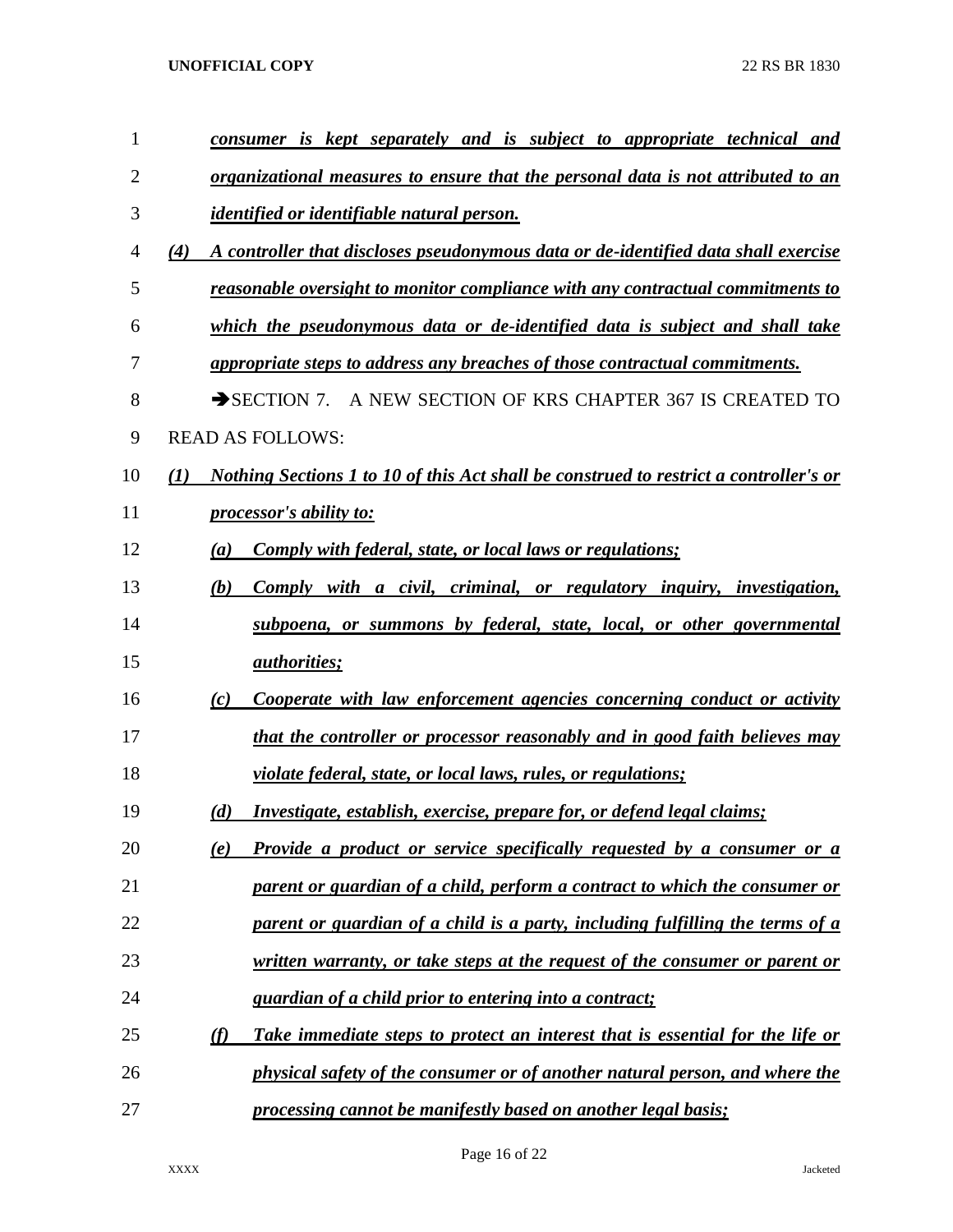| 1  |     | Prevent, detect, protect against, or respond to security incidents, identity<br>$\left( \mathbf{g} \right)$ |
|----|-----|-------------------------------------------------------------------------------------------------------------|
| 2  |     | theft, fraud, harassment, malicious or deceptive activities, or any illegal                                 |
| 3  |     | <i>activity; preserve the integrity or security of systems; or investigate, report,</i>                     |
| 4  |     | <u>or prosecute those responsible for any such action;</u>                                                  |
| 5  |     | Engage in public or peer-reviewed scientific or statistical research in the<br>(h)                          |
| 6  |     | public interest that adheres to all other applicable ethics and privacy laws                                |
| 7  |     | and is approved, monitored, and governed by an institutional review board,                                  |
| 8  |     | <u>or similar independent oversight entities that determine:</u>                                            |
| 9  |     | If the information is likely to provide substantial benefits that do not<br>1.                              |
| 10 |     | <i>exclusively accrue to the controller;</i>                                                                |
| 11 |     | The expected benefits of the research outweigh the privacy risks; and<br>2.                                 |
| 12 |     | If the controller has implemented reasonable safeguards to mitigate<br>3.                                   |
| 13 |     | privacy risks associated with research, including any risks associated                                      |
| 14 |     | with re-identification; or                                                                                  |
| 15 |     | (i)<br>Assist another controller, processor, or third party with any of the                                 |
| 16 |     | <i>obligations under this subsection.</i>                                                                   |
| 17 | (2) | <b>The obligations imposed on controllers or processors under Sections 1 to 10 of</b>                       |
| 18 |     | this Act shall not restrict a controller's or processor's ability to collect, use, or                       |
| 19 |     | retain data to:                                                                                             |
| 20 |     | Conduct internal research to develop, improve, or repair products, services,<br>(a)                         |
| 21 |     | or technology;                                                                                              |
| 22 |     | Effectuate a product recall;<br>(b)                                                                         |
| 23 |     | Identify and repair technical errors that impair existing or intended<br>(c)                                |
| 24 |     | <u>functionality; or</u>                                                                                    |
| 25 |     | (d)<br><b>Perform internal operations that are reasonably aligned with the</b>                              |
| 26 |     | expectations of the consumer or reasonably anticipated based on the                                         |
| 27 |     | consumer's existing relationship with the controller or are otherwise                                       |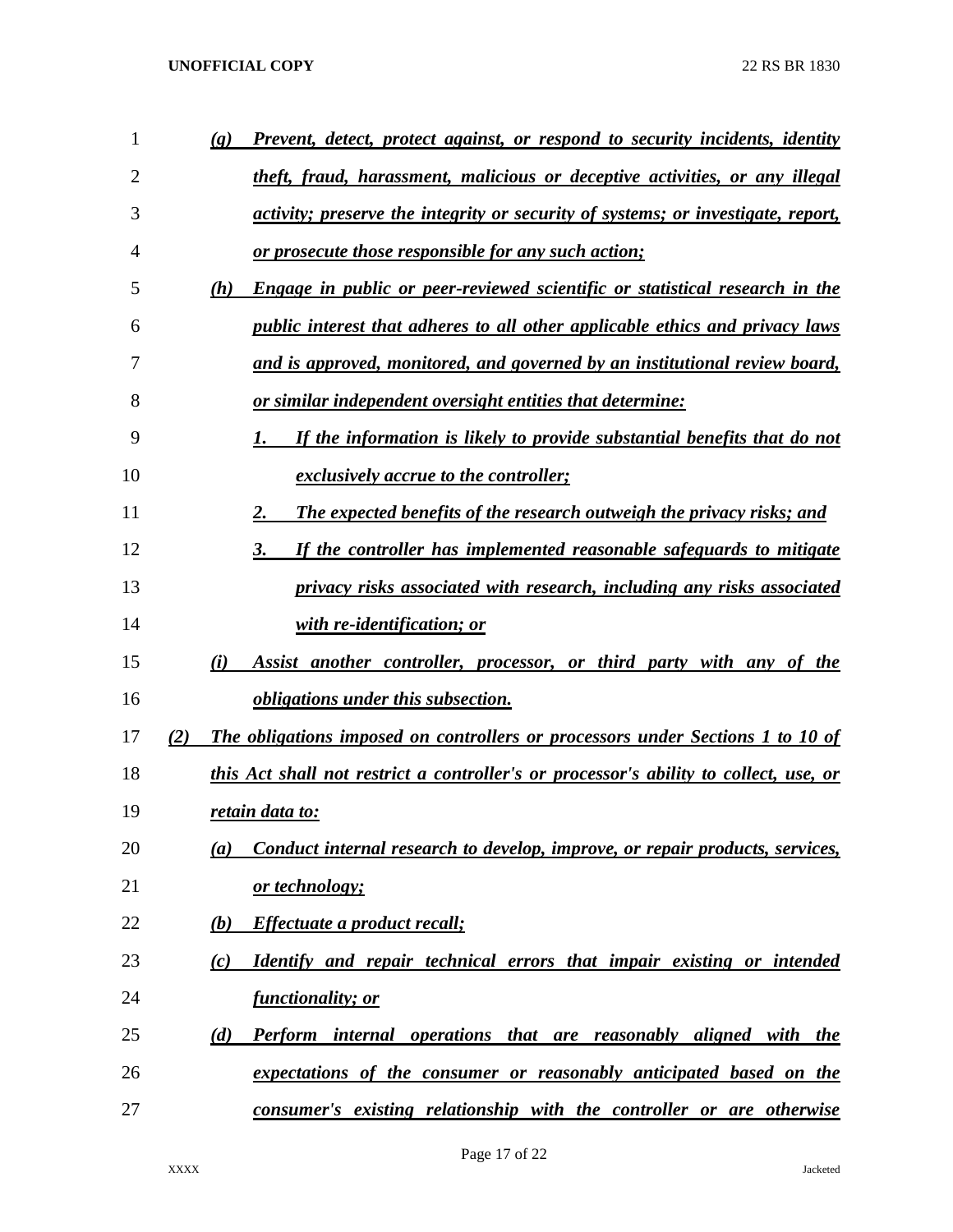| 1              |     | compatible with processing data in furtherance of the provision of a product          |
|----------------|-----|---------------------------------------------------------------------------------------|
| $\overline{2}$ |     | or service specifically requested by a consumer or a parent or guardian of            |
| 3              |     | child or the performance of a contract to which the consumer or a parent or           |
| 4              |     | guardian of a child is a party.                                                       |
| 5              | (3) | The obligations imposed on controllers or processors under Sections 1 to 10 of        |
| 6              |     | this Act shall not apply if compliance by the controller or processor with Sections   |
| 7              |     | 1 to 10 of this Act would violate an evidentiary privilege under the laws of this     |
| 8              |     | <b>Commonwealth.</b> Nothing in Sections 1 to 10 of this Act shall be construed to    |
| 9              |     | prevent a controller or processor from providing personal data concerning a           |
| 10             |     | consumer to a person covered by an evidentiary privilege under the laws of this       |
| 11             |     | Commonwealth as part of a privileged communication.                                   |
| 12             | (4) | A controller or processor that discloses personal data to a third-party controller    |
| 13             |     | or processor in compliance with the requirements of Sections 1 to 10 of this Act is   |
| 14             |     | not in violation of Sections 1 to 10 of this Act if the third-party controller or     |
| 15             |     | processor that receives and processes such personal data is in violation of           |
| 16             |     | Sections 1 to 10 of this Act, provided that, at the time of disclosing the personal   |
| 17             |     | data, the disclosing controller or processor did not have actual knowledge that       |
| 18             |     | the recipient intended to commit a violation. A third-party controller or processor   |
| 19             |     | receiving personal data from a controller or processor in compliance with the         |
| 20             |     | requirements of Sections 1 to 10 of this Act is likewise not in violation of Sections |
| 21             |     | 1 to 10 of this Act for the transgressions of the controller or processor from        |
| 22             |     | which it receives such personal data.                                                 |
| 23             | (5) | Nothing in Sections 1 to 10 of this Act shall be construed as an obligation           |
| 24             |     | imposed on controllers and processors that adversely affects the privacy or other     |
| 25             |     | rights or freedoms of any persons, such as exercising the right of free speech        |
| 26             |     | pursuant to the First Amendment to the United States Constitution, or applies to      |
| 27             |     | personal data by a person in the course of a purely personal or household             |
|                |     |                                                                                       |

Page 18 of 22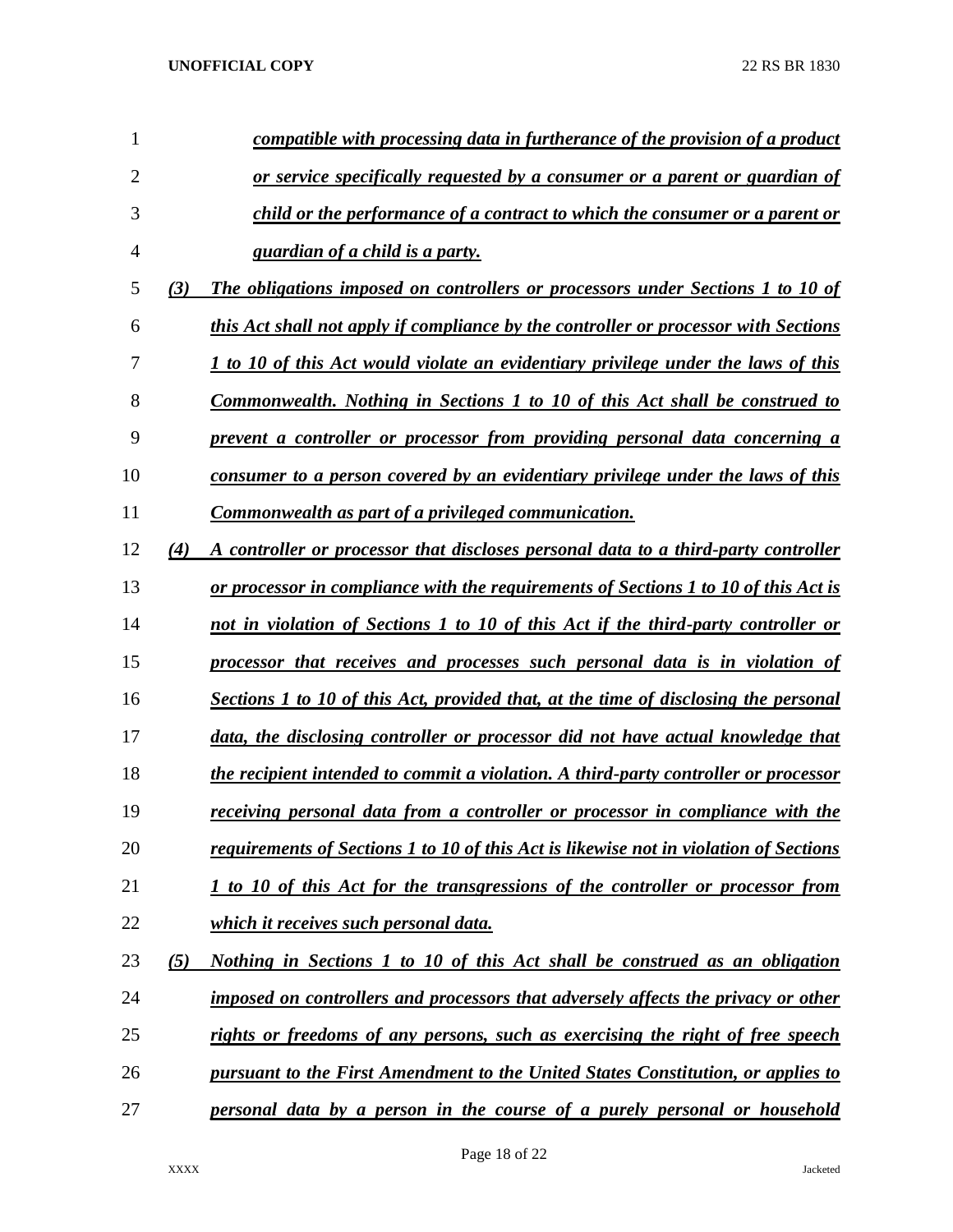| $\mathbf{1}$ | <i>activity.</i>                                                                            |  |
|--------------|---------------------------------------------------------------------------------------------|--|
| 2            | Personal data processed by a controller pursuant to this section shall not be<br>(6)        |  |
| 3            | processed for any purpose other than those expressly listed in this section unless          |  |
| 4            | otherwise allowed by Sections 1 to 10 of this Act. Personal data processed by a             |  |
| 5            | controller pursuant to this section may be processed to the extent that such                |  |
| 6            | <i>processing is:</i>                                                                       |  |
| 7            | <b>Reasonably necessary and proportionate to the purposes listed in this</b><br>(a)         |  |
| 8            | section; and                                                                                |  |
| 9            | Adequate, relevant, and limited to what is necessary in relation to the<br>(b)              |  |
| 10           | specific purposes listed in this section. Personal data collected, used, or                 |  |
| 11           | retained pursuant to subsection (2) of this section shall, where applicable,                |  |
| 12           | take into account the nature and purpose or purposes of such collection,                    |  |
| 13           | use, or retention. Such data shall be subject to reasonable administrative,                 |  |
| 14           | <i>dechnical, and physical measures to protect the confidentiality, integrity,</i>          |  |
| 15           | and accessibility of the personal data.                                                     |  |
| 16           | (7)<br>If a controller processes personal data pursuant to an exemption in this section,    |  |
| 17           | the controller bears the burden of demonstrating that such processing qualifies             |  |
| 18           | for the exemption and complies with the requirements in this section.                       |  |
| 19           | (8)<br>Processing personal data for the purposes expressly identified in subsection (1) of  |  |
| 20           | this section shall not by itself make an entity a controller with respect to such           |  |
| 21           | processing.                                                                                 |  |
| 22           | Nothing in Sections 1 to 10 of this Act shall require a controller, processor, third<br>(9) |  |
| 23           | party, or consumer to disclose trade secrets.                                               |  |
| 24           | A NEW SECTION OF KRS CHAPTER 367 IS CREATED TO<br>$\rightarrow$ SECTION 8.                  |  |
| 25           | <b>READ AS FOLLOWS:</b>                                                                     |  |
| 26           | <b>The Attorney General shall have exclusive authority to enforce violations of</b><br>(I)  |  |
| 27           | Sections 1 to 10 of this Act. The Attorney General may enforce Sections 1 to 10 of          |  |

Page 19 of 22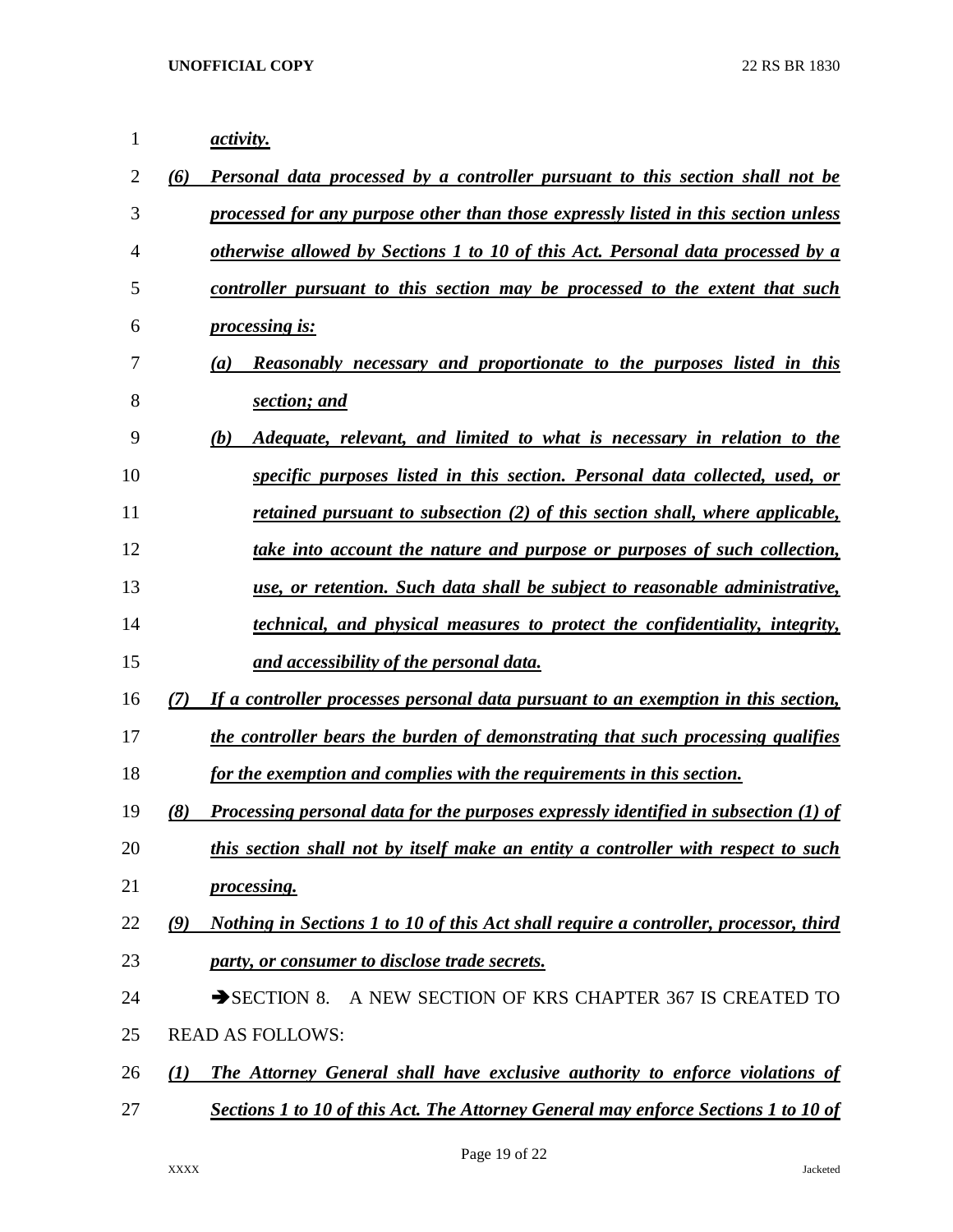| 1              |     | this Act by bringing an action in the name of the Commonwealth of Kentucky or              |
|----------------|-----|--------------------------------------------------------------------------------------------|
| $\overline{2}$ |     | on behalf of persons residing in this Commonwealth. The Attorney General may               |
| 3              |     | issue a civil investigative demand to any controller or processor believed to be           |
| 4              |     | engaged in, or about to engage in, any violation of Sections 1 to 10 of this Act.          |
| 5              | (2) | <b>Prior to initiating any action under Sections 1 to 10 of this Act, the Attorney</b>     |
| 6              |     | General shall provide a controller or processor thirty (30) days' written notice           |
| 7              |     | identifying the specific provisions of Sections 1 to 10 of this Act the Attorney           |
| 8              |     | General, on behalf of a consumer, alleges have been or are being violated. If              |
| 9              |     | within the thirty $(30)$ days the controller or processor cures the noticed violation      |
| 10             |     | and provides the Attorney General an express written statement that the alleged            |
| 11             |     | violations have been cured and that no further violations shall occur, no action           |
| 12             |     | for statutory damages shall be initiated against the controller or processor.              |
| 13             | (3) | If a controller or processor continues to violate Sections 1 to 10 of this Act in          |
| 14             |     | breach of an express written statement provided to the consumer under this                 |
| 15             |     | section, the Attorney General may initiate an action and seek damages for up to            |
| 16             |     | seven thousand five hundred dollars (\$7,500) for each such continued violation            |
| 17             |     | <u>under Sections 1 to 10 of this Act.</u>                                                 |
| 18             | (4) | Nothing in Sections 1 to 10 of this Act or under any other law, regulation, or the         |
| 19             |     | equivalent shall be construed as providing the basis for, or be subject to, a private      |
| 20             |     | right of action for violations of Sections 1 to 10 of this Act.                            |
| 21             | (5) | The Attorney General may recover reasonable expenses incurred in investigating             |
| 22             |     | and preparing the case, including attorney's fees, of any action initiated under           |
| 23             |     | <b>Sections 1 to 10 of this Act.</b>                                                       |
| 24             |     | SECTION 9. A NEW SECTION OF KRS CHAPTER 367 IS CREATED TO                                  |
| 25             |     | <b>READ AS FOLLOWS:</b>                                                                    |
| 26             |     | <b>There is hereby created a restricted fund to be known as the consumer privacy fund.</b> |
| 27             |     | The fund shall be administered by the Office of the Attorney General. All civil penalties  |
|                |     |                                                                                            |

Page 20 of 22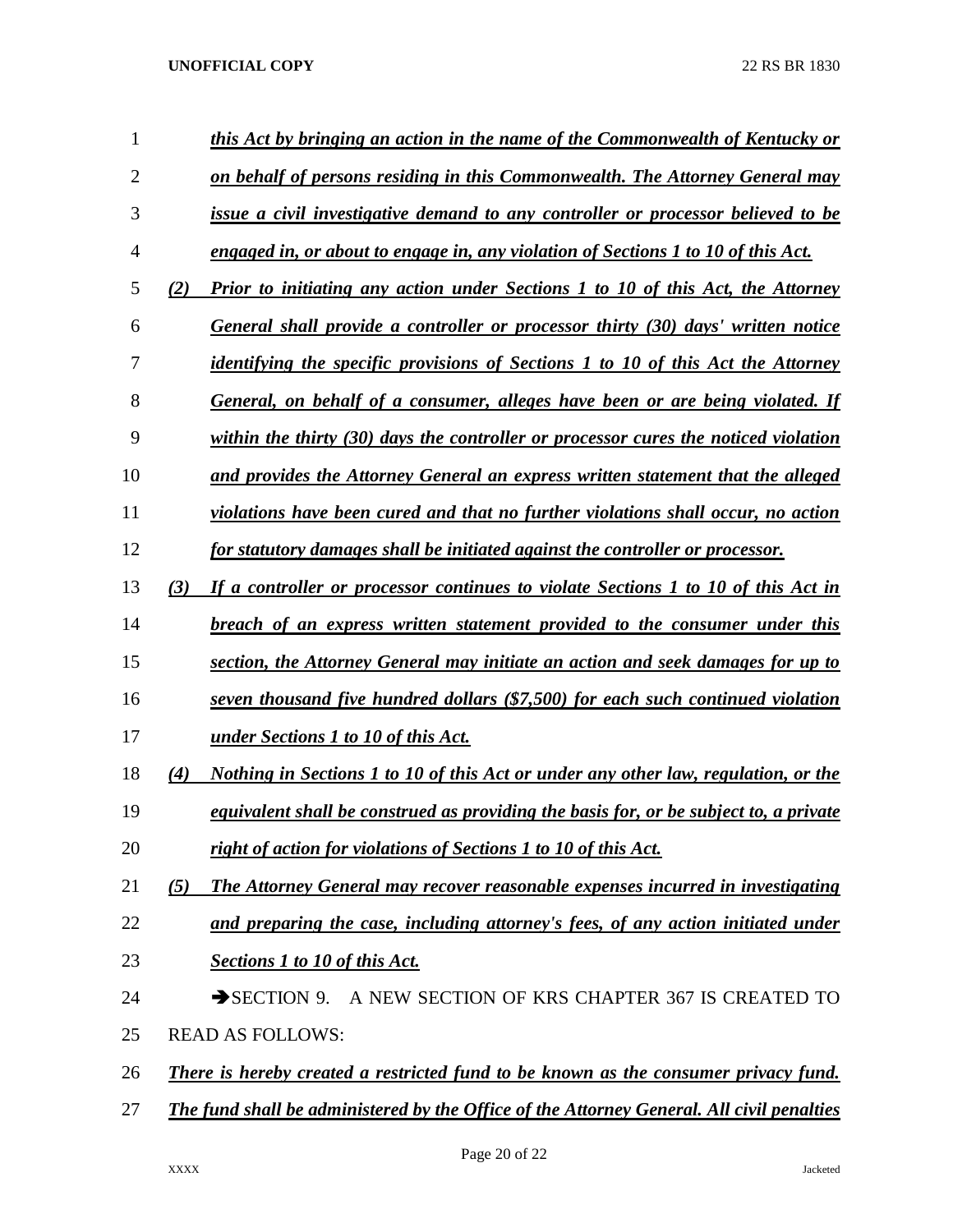| $\mathbf{1}$   |     | collected pursuant to Sections 1 to 10 of this Act shall be deposited into the fund.       |
|----------------|-----|--------------------------------------------------------------------------------------------|
| $\overline{2}$ |     | Interest earned on moneys in the fund shall accrue to the fund. Moneys in the fund         |
| 3              |     | shall be used by the Office of the Attorney General to enforce the provisions of           |
| $\overline{4}$ |     | Sections 1 to 10 of this Act. Notwithstanding KRS 45.229, any moneys remaining in          |
| 5              |     | the fund at the close of the fiscal year shall not lapse but shall be carried forward into |
| 6              |     | the succeeding fiscal year to be used by the Office of the Attorney General for the        |
| 7              |     | purposes set forth in Sections 1 to 10 of this Act.                                        |
| 8              |     | SECTION 10. A NEW SECTION OF KRS CHAPTER 367 IS CREATED TO                                 |
| 9              |     | <b>READ AS FOLLOWS:</b>                                                                    |
| 10             | (I) | <b>The provisions of Sections 1 to 10 of this Act are a matter of statewide concern</b>    |
| 11             |     | and supersede and preempt all rules, regulations, codes, ordinances, and other             |
| 12             |     | <u>laws adopted by a city, county, city and county, municipality, or local agency</u>      |
| 13             |     | regarding the processing of personal data by controllers or processors.                    |
| 14             | (2) | Any reference to federal, state, or local law or statute in Sections 1 to 10 of this       |
| 15             |     | Act shall be deemed to include any accompanying rules or regulations or                    |
| 16             |     | exemptions thereto. Further, this enactment is declaratory of existing law.                |
| 17             |     | Section 11. KRS 367.240 is amended to read as follows:                                     |
| 18             | (1) | When the Attorney General has reason to believe that a person has engaged in, is           |
| 19             |     | engaging in, or is about to engage in any act or practice declared to be unlawful by       |
| 20             |     | KRS 367.110 to 367.300 or Sections 1 to 10 of this Act, or when he believes it to          |
| 21             |     | be in the public interest that an investigation should be made to ascertain whether a      |
| 22             |     | person in fact has engaged in, is engaging in or is about to engage in, any act or         |
| 23             |     | practice declared to be unlawful by KRS 367.110 to 367.300 or Sections 1 to 10 of          |
| 24             |     | <i>this Act</i> , he may execute in writing and cause to be served upon any person who is  |
| 25             |     | believed to have information, documentary material or physical evidence relevant to        |
| 26             |     | the alleged or suspected violation, an investigative demand requiring such person to       |
| 27             |     | furnish, under oath or otherwise, a report in writing setting forth the relevant facts     |

Page 21 of 22